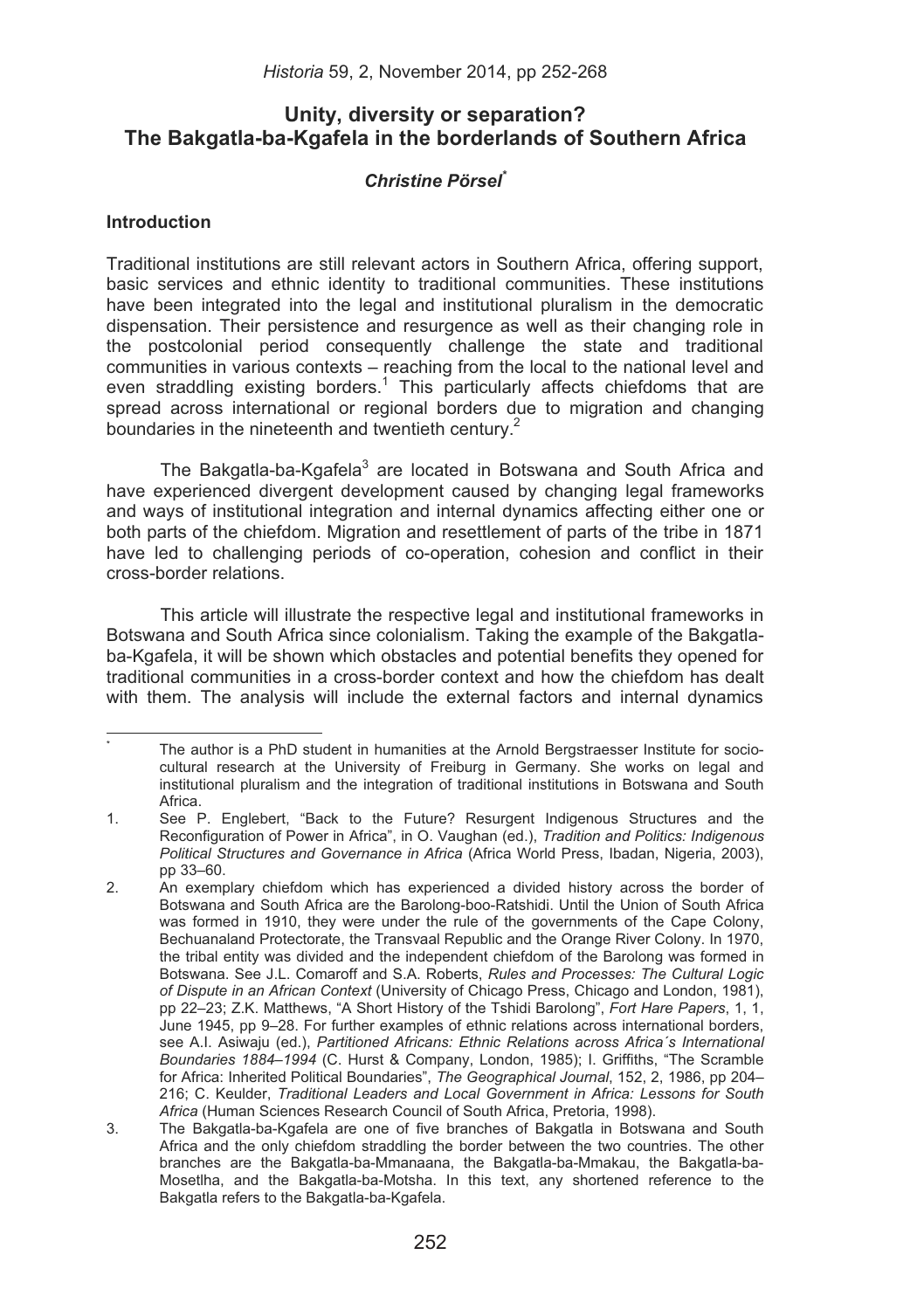determining and shaping both parts of the chiefdom and will be concluded by an outlook on the future scenario the Bakgatla-ba-Kgafela will potentially face after more than 140 years of cross-border relations – either as a united chiefdom, as two diverse traditional communities under one common tribal umbrella, or as independent chiefdoms finally giving in to the obstacles and challenging crossborder division.

#### **The impact of colonialism on traditional institutions and communities**

Colonialism has affected the previously independent chiefdoms by introducing new forms of governance and jurisdiction and by establishing a pluralistic institutional and legal order.<sup>4</sup> In South Africa, a period of Dutch colonialism was superseded by British dominance from 1806 onwards. In Botswana, external influence came primarily from Boer and British territorial expansion in the nineteenth century.<sup>5</sup> In 1885, the Bechuanaland Protectorate was established and became a High Commission Territory<sup>6</sup> in 1891. The territories south of the Molopo River bordering the Transvaal became the Crown Colony of British Bechuanaland.<sup>7</sup> The role of traditional institutions in South Africa has been shaped by the colonial model of indirect rule due to Britain's prevalent interest in the country, whereas their counterparts in the Protectorate enjoyed much more freedom of action under parallel rule till the 1930s.<sup>8</sup>

A basic form of administration was set up in 1891 and the limits of the Protectorate's jurisdiction were defined. Traditional institutions of the main Tswana chiefdoms were the highest organs representing African interests while the resident commissioner acted as the direct link to the British high commissioner.<sup>9</sup> Traditional institutions became the administrators of the local communities in the newly created tribal reserves.<sup>10</sup> In 1934, their powers and independence were severely curtailed when the high commissioner was empowered to appoint.

<sup>&</sup>lt;u> Alexandria de la contexta de la contexta de la contexta de la contexta de la contexta de la contexta de la c</u> 4. See J.A. Aguda, "Legal Development in Botswana from 1885 to 1966", *Botswana Notes and Records*, 5, 1973, pp 52–63; J. Lewin, "The Recognition of Native Law and Custom in British Africa", *Journal of Comparative Legislation and International Law,* 20, Third Series, 1, 1938, pp 16–23.

<sup>5.</sup> See H. Zins, "The International Context of the Creation of the Bechuanaland Protectorate in 1885", *PULA: Journal of African Studies*, 11, 1, 1997, pp 54–62.

<sup>6.</sup> See Foreign Jurisdiction Act of 1890; Order in Council of 9 May 1891.

<sup>7.</sup> See Proclamation No.1 of 30 September 1885; C. Dundas and H. Ashton, *Problem Territories of Southern Africa. Basutoland, Bechuanaland Protectorate, Swaziland* (South African Institute of International Affairs, Cape Town, 1952), pp 21–24; K.O. Hall, "British Bechuanaland: The Price of Protection", *The International Journal of African Historical Studies*, 6, 2, 1973, pp 183–197; P. Maylam, *Rhodes, the Tswana, and the British: Colonialism, Collaboration, and Conflict in the Bechuanaland Protectorate, 1885*–*1899* (Praeger, Westport: CT, 1980), pp 11–48; K. Shillington, *The Colonisation of the Southern Tswana, 1870*–*1900* (Ravan Press, Braamfontein, 1985).

<sup>8.</sup> As Lord Hailey has stated, the policy of the early Bechuanaland Protectorate's government towards chiefs has been the allowance of a "maximum of internal independence". See L. Hailey, *Native Administration in the British African Territories, Part V, The High Commission Territories: Basutoland, the Bechuanaland Protectorate and Swaziland* (Her Majesty's Stationary Office, London, 1953), p 195. See also Dundas and Ashton, *Problem Territories of Southern Africa*, pp 49–54; J.C. Myers, *Indirect Rule in South Africa: Tradition, Modernity, and the Costuming of Political Power* (University of Rochester Press, Rochester, 2008), pp 1–22.

<sup>9.</sup> See O. Vaughan, *Chiefs, Power, and Social Change: Chiefship and Modern Politics in Botswana, 1880s–1990s* (Africa World Press, Trenton, 2003), pp 27–29.

<sup>10.</sup> See Proclamation 9 of 29 March 1899. The tribal reserves encompassed the Ngwato, Kwena, Ngwaketse, Tawana and Bakgatla Reserves. See Hailey, *Native Administration in the British African Territories*, pp 197–201, 205–206.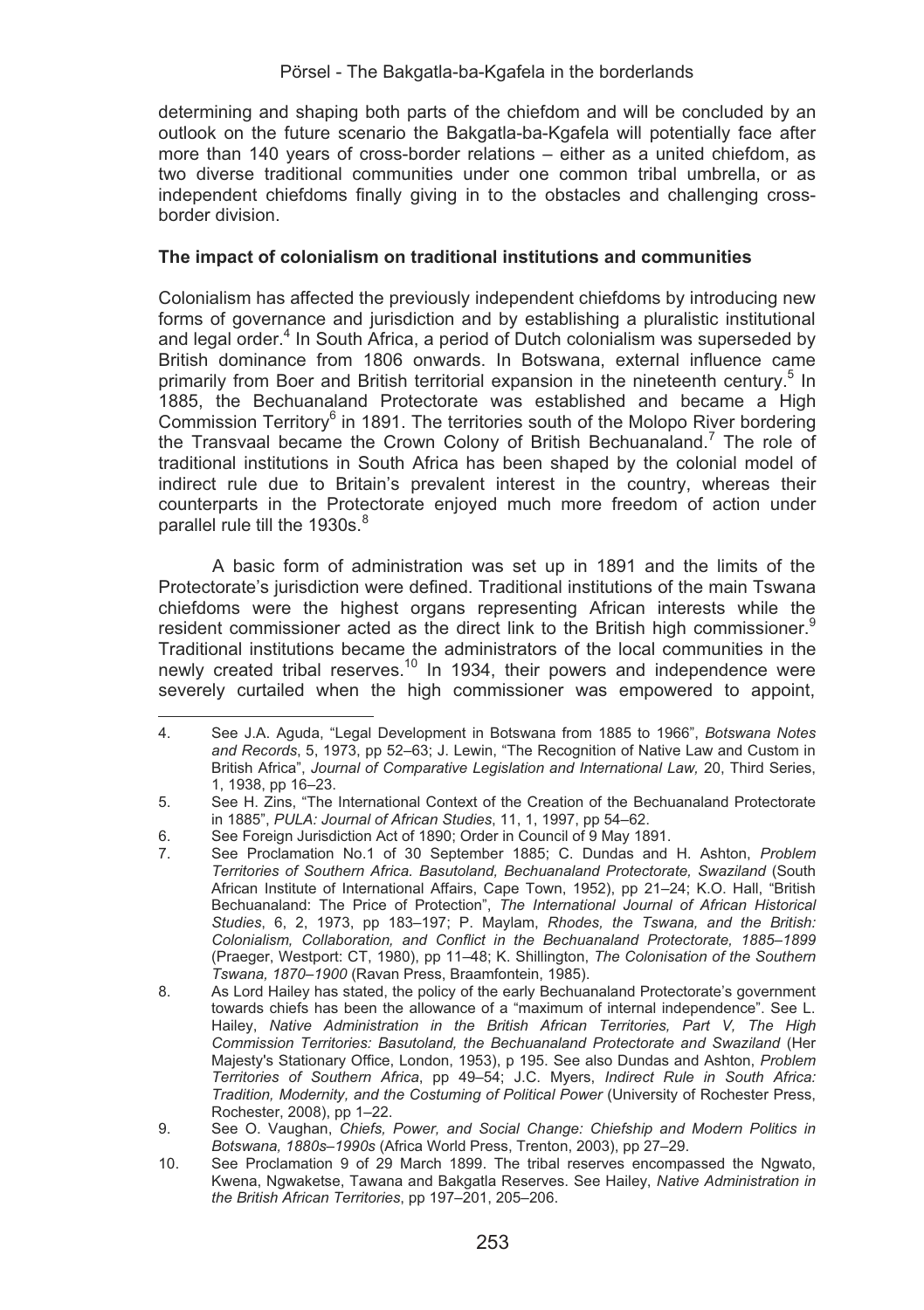recognise, suspend or remove them. They were placed under the authority of the resident commissioner, had to follow his instructions and were obliged to conduct certain prescribed duties.<sup>11</sup>

The foundations for independence of the Protectorate were laid down in the early 1960s.<sup>12</sup> Simultaneously, a reformed local government system, based on district councils, was introduced.<sup>13</sup> After the first national elections in 1965 and the granting of internal self-government, Botswana eventually gained independence in  $1966^{14}$ 

The Union of South Africa was formed in 1910, after the South Africa Act of 1909 was passed by the British parliament. The Union comprised the provinces of the Cape, Natal, Orange Free State and Transvaal.15 The Union's legislation attempted to establish uniform administration of African affairs and to limit the powers of the chiefs by controlling them and by vesting authority in the governor-<br>general and the headmen of the chiefdoms.<sup>16</sup> The Native Administration Act laid down the general principles upon which the African population was to be governed.<sup>17</sup> The governor-general became the "supreme chief" in Transvaal, Natal and Orange Free State and was empowered to create and divide African tribes and to appoint any person as a chief or headman.<sup>18</sup> Accordingly, the original system of internal control of traditional institutions was set aside. The Act provided for a separate governance and legal system, subjecting Africans in the provinces to the executive.<sup>19</sup>

In 1961, the country became the Republic of South Africa.<sup>20</sup> In the apartheid era, traditional institutions could exert enormous power and authority, but they were, at the same time, under the control of the republican government; it strictly limited non-compliance and opposition. $^{21}$  The Promotion of Black Self-Government

11. See Sections 7, 8, 10 and 17 of the Native Administration Proclamation No. 97 of 1934. This Proclamation marked the transition from parallel to indirect rule. From 1957 onwards, a form of direct rule was implemented in the Protectorate. See K.C. Sharma, "Traditional Leadership and Rural Local Government in Botswana", in D.I. Ray and P.S. Reddy (eds), *Grassroots Governance? Chiefs in Africa and the Afro-Caribbean* (University of Calgary Press, Calgary, 2003), p 252.

<sup>12.</sup> See Order in Council No. 134 of 1965, replacing the Protectorate (Constitution) Order in Council of 1961.

<sup>13.</sup> See J.E.S. Griffiths, "A Note on Local Government in Botswana", *Botswana Notes and Records*, 2, 1970, pp 64–70.

<sup>14.</sup> See F.S. Khunou, "Traditional Leadership: Some Reflections on Morphology of Constitutionalism and Politics of Democracy in Botswana", *International Journal of Humanities and Social Science*, 1, 14, 2011, pp 86–87.

<sup>15.</sup> The Orange Free State and the Transvaal, the former South African Republic (ZAR), were Boer republics annexed by the British after the South African War.

<sup>16.</sup> According to section 147 of the Act, traditional institutions and communities fell under the authority of the governor-general. See also L. Bank and R. Southall, "Traditional Leaders in South Africa's New Democracy", *Journal of Legal Pluralism*, 37/38, 1996, pp 410–412.

<sup>17.</sup> Act, No. 38 of 1927, later renamed the Black Administration Act.<br>18. See Sections 1, 2(7), (8) and 5 of the Native Administration Act.

See Sections 1, 2(7), (8) and 5 of the Native Administration Act.

<sup>19.</sup> With the Natives Land Act of 1913, the boundaries of the African reserves in the provinces of the Union were defined by national law. See H.M. Feinberg, "The 1913 Natives Land Act in South Africa: Politics, Race, and Segregation in the Early 20th Century", *The International Journal of African Historical Studies*, 26, 1, 1993, pp 65–70.

<sup>20.</sup> See Republic of South Africa Constitution Act, No. 32 of 1961.<br>21. See C. Murray. South Africa's Troubled Rovalty: Traditional Le

<sup>21.</sup> See C. Murray, *South Africa's Troubled Royalty: Traditional Leaders after Democracy, Law and Policy*, Paper No. 23 (Federation Press in association with the Centre for International and Public Law, Faculty of Law, Australian National University, Annandale, NSW, 2004) [<http://www.publiclaw.uct.ac.za/usr/public\_law/staff/Troubled%20Royalty%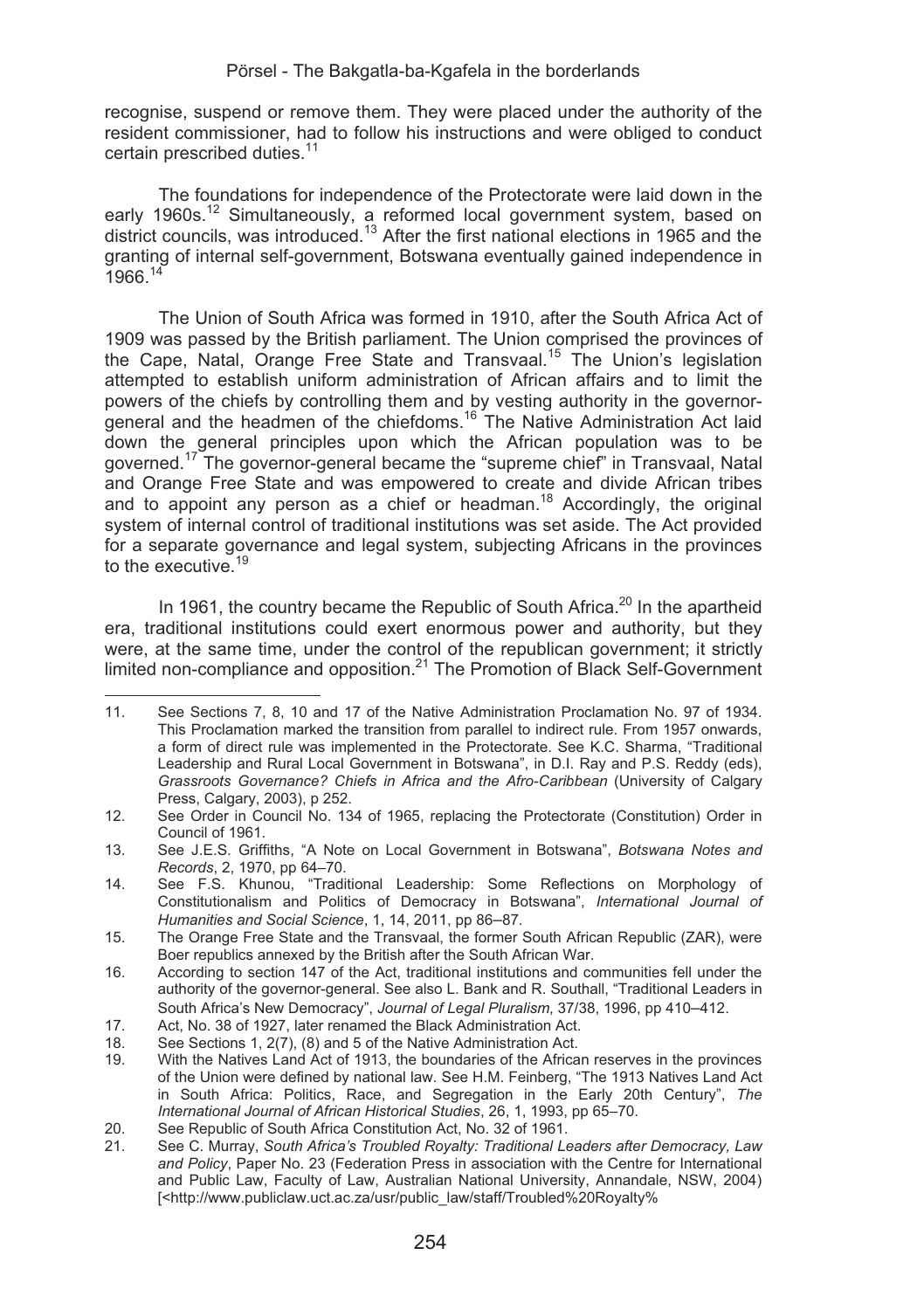Act<sup>22</sup> and the Black Authorities Act<sup>23</sup> determined segregation of black people and set up three tiers of administration based on the traditional institutions in those areas.<sup>24</sup> Subsequent legislation provided for self-government and independence of these so-called "homelands", which were dissolved in 1994 and re-incorporated when apartheid ended.<sup>25</sup>

# **Legal and institutional pluralism and traditional institutions**

Constitutionally, Botswana and South Africa recognise and formally integrate traditional leadership. However, in Botswana, traditional institutions have been widely marginalised since the 1960s. $26$  Evolving nationalism, the role of Botswana's first president and paramount chief of the Bamangwato, Seretse Khama, and the ongoing threat of a potential incorporation into South Africa have facilitated democratic change. $^{27}$  In South Africa, a contrasting, partly controversial development has taken place with a resilience and even resurgence of traditional institutions.<sup>28</sup>

In Botswana, legislation has established complete supremacy of the national government over traditional institutions which is reflected in the authority of the Minister of Local Government to recognise, appoint, suspend or depose them as he sees fit.<sup>29</sup> Tribal administration is one of the pillars of the local government system in the sixteen administrative districts, operating alongside the district administration, district councils and land boards. $30$  Most of the former

<u> El seu de la característica de la característica de la característica de la característica de la característi</u> 20LPP%20No%2023%20Murray.pdf> 17 June 2011], pp 3–5; I. van Kessel and B. Oomen, "One Chief, One Vote: The Revival of Traditional Authorities in Post-Apartheid South Africa", *African Affairs*, 96, 1997, pp 563–564.

<sup>22.</sup> Promotion of Bantu Self-Government Act, No. 46 of 1959.<br>23. Black Authorities Act, No. 68 of 1951.

<sup>23.</sup> Black Authorities Act, No. 68 of 1951.<br>24. See Section 2 of the Black Author

See Section 2 of the Black Authorities Act. Section 3(3) of the Act provided for the composition of the organs along the administrative hierarchy.

<sup>25.</sup> Self-Governing Territories Constitution Act, No. 21 of 1971. See F.S. Khunou, "Traditional Leadership and Independent Bantustans of South Africa: Some Milestones of Transformative Constitionalism beyond Apartheid", *PER* 12, 4, 2009, pp 81–125; F.S. Khunou, "Traditional Leadership and Self-governing Bantustans of South Africa: Through the Eye of the Needle of Constitutional Democracy", *International Journal of Business and Social Science*, 2, 18, 2011, pp 237–252.

<sup>26.</sup> See Griffiths, "A Note on Local Government in Botswana", pp 64–70; D.S. Jones, "Traditional Authority and State Administration in Botswana", *The Journal of Modern African Studies*, 21, 1, 1983, pp 133–136.

<sup>27.</sup> See Section 151 of the South Africa Union Act of 1909 which contained provisions for a possible future transfer of the High Commission Territories to the Union. See M. Lange, "Developmental Crises: A Comparative-Historical Analysis of State-Building in Colonial Botswana and Malaysia", *Commonwealth and Comparative Politics*, 47, 1, 2009, pp 9–15; Vaughan (ed.), *Tradition and Politics*, pp 59–96.

<sup>28.</sup> See N. Oliver, "The South African Constitutional Policy and Statutory Framework for Traditional Leadership and Institutions", in M.O. Hinz and F.T. Gatter (eds), *Global Responsibility, Local Agenda. The Legitimacy of Modern Self-Determination and African Traditional Authority* (LIT Verlag, Berlin, 2006), pp 213–238; B. Oomen, *Chiefs in South Africa: Law, Power and Culture in the Post-Apartheid Era* (James Currey Publishers, Oxford and Pietermaritzburg, 2005), pp 87–115; J.M. Williams, *Chieftaincy, the State, and Democracy: Political Legitimacy in Post-Apartheid South Africa* (Indiana University Press, Bloomington, 2010), pp 84–97.

<sup>29.</sup> Sections 5, 13, 15 and 16 of the Bogosi Act. Additionally, Section 23 limits the tenure of office of a traditional leader in Botswana. Also see Jones, "Traditional Authority and State Administration in Botswana", pp 134–136.

<sup>30.</sup> K.C. Sharma, "Role of Local Government in Botswana for Effective Service Delivery: Challenges, Prospects and Lessons", *Commonwealth Journal of Local Governance*, 6, 2010, pp 135–136.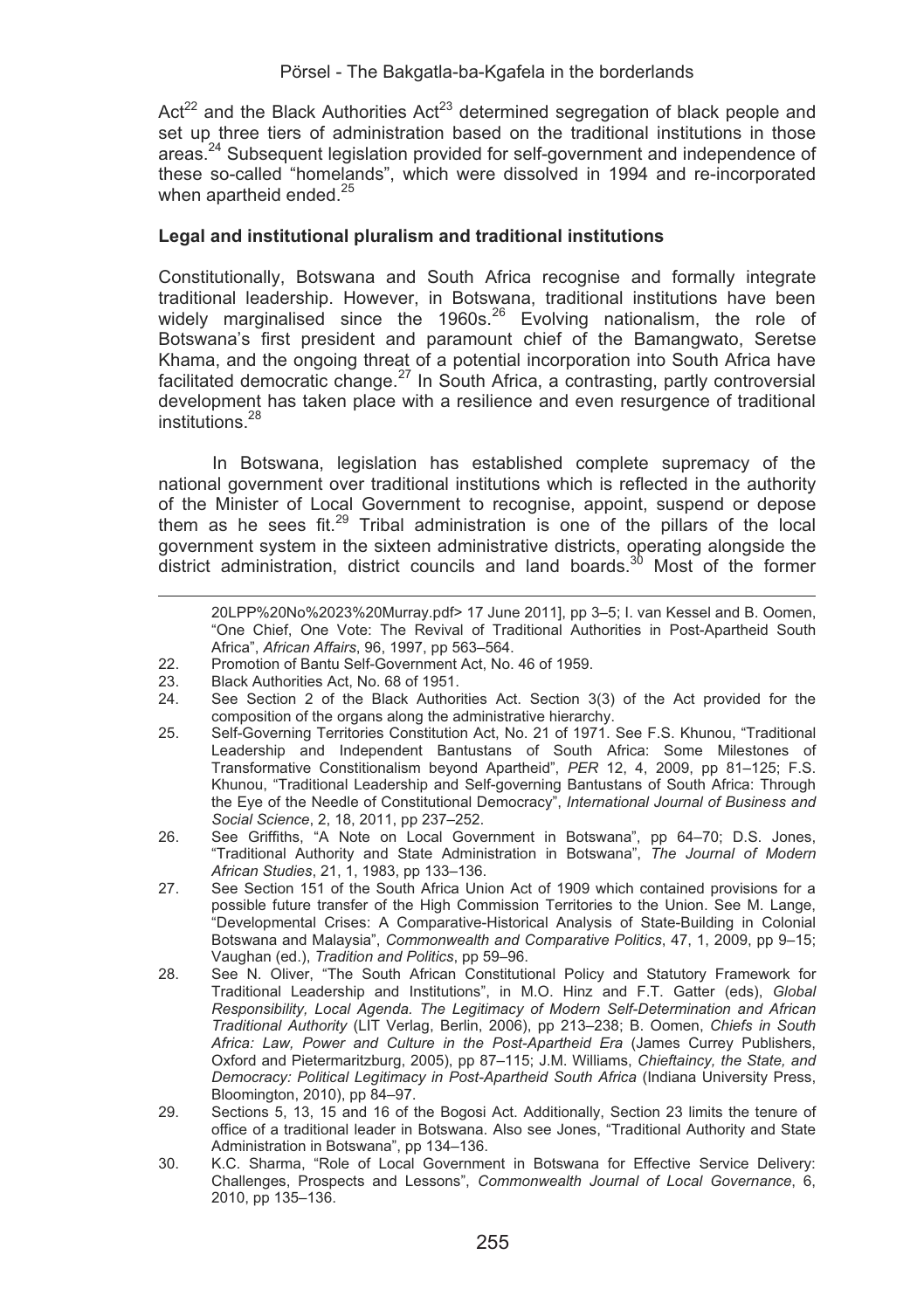powers and duties of traditional institutions have been transferred to the other institutions of the local government system. They mainly perform ceremonial, judicial and administrative tasks within the traditional community and function as mediating and consultative bodies at local and national level. $31$ 

Traditional institutions lost formal control over land and resource allocation when their previous authority was transferred to and vested in the land boards, and tribal mineral rights were transferred to the state.<sup>32</sup> They are consequently suffering from an acute lack of an independent resource basis because they only receive a salary as civil servants $^{33}$  and are granted an annual budget from the government for tribal administration.<sup>34</sup> The actual powers of traditional institutions derive from the prominent role that customary law and customary courts play.<sup>35</sup> The majority of civil cases and a significant number of criminal cases are still dealt with by traditional institutions.<sup>36</sup>

South Africa has adopted a federal system of government with nine provinces and metropolitan, district and local municipalities.37 Most of the formal duties of traditional leaders are directed towards fostering and promoting development and service delivery in the African communities and they work in cooperation with and support of local government.38 Depending on the hierarchy level, traditional leaders have to be recognised either by the president of the country or by the premier of the relevant province. Their removal has to be initiated by the royal family and formalised by the president or the premier.<sup>39</sup> A Commission on Traditional Leadership Disputes and Claims and provincial committees have been established for the investigation of disputed leadership positions; recognition of the boundaries of the traditional communities; and for the establishment, disestablishment, division or merging of tribes.<sup>40</sup>

Legislation on the role of traditional institutions in land management and jurisdiction has proved controversial because South Africa's Communal Land

<u> 1989 - Johann Stein, mars an t-Amerikaansk kommunister (</u>

<sup>31.</sup> See Section 17 of the Bogosi Act. Also see S. Düsing, *Traditional Leadership and Democratisation in Southern Africa. A Comparative Study. Botswana, Namibia, and South Africa* (LIT Verlag, Hamburg, 2002), pp 171–173, 177–186.

<sup>32.</sup> See Sections 3, 13 and 19 of Tribal Land Act, No. 54 of 1968; Mineral Rights in Tribal Territories Act, No. 31 of 1967; Section 3 of the Mines and Minerals Act, No. 17 of 1999.

<sup>33.</sup> See Section 2 of the Bogosi (Prescribed Rate of Salary) Order of 1966.<br>34. Interview conducted with a male representative of the tribal administration

<sup>34.</sup> Interview conducted with a male representative of the tribal administration of the Ministry of Local Government in Gaborone on 25 June 2013. The tribal administrations of the individual chiefdoms have to submit their estimated budgetary needs and requests annually to the Ministry of Local Government.

<sup>35.</sup> See Customary Courts Act and Customary Law Act.

Interview conducted with a male representative of the tribal administration of the Ministry of Local Government in Gaborone on 25 June 2013. Customary courts in Botswana do not fall under the Administration of Justice but are overviewed and controlled by the tribal administration.

<sup>37.</sup> See Local Government: Municipal Structures Act, No. 117 of 1998.<br>38. Eunctions, inherent to traditional Jeadership are the administrational

Functions inherent to traditional leadership are the administration of "affairs of the traditional community in accordance with customs and tradition" and the performance of "functions conferred by customary law, customs and statutory law consistent with the Constitution". See Section 4(1)(a) and (l) of the Traditional Leadership and Governance Framework Act, No. 41 of 2003.

<sup>39.</sup> See Sections 8–12 of the Framework Act; Sections 13, 14, 19, 20 of the North West Traditional Leadership and Governance Act of 2005.

<sup>40.</sup> See Sections 21–26A of the Framework Act.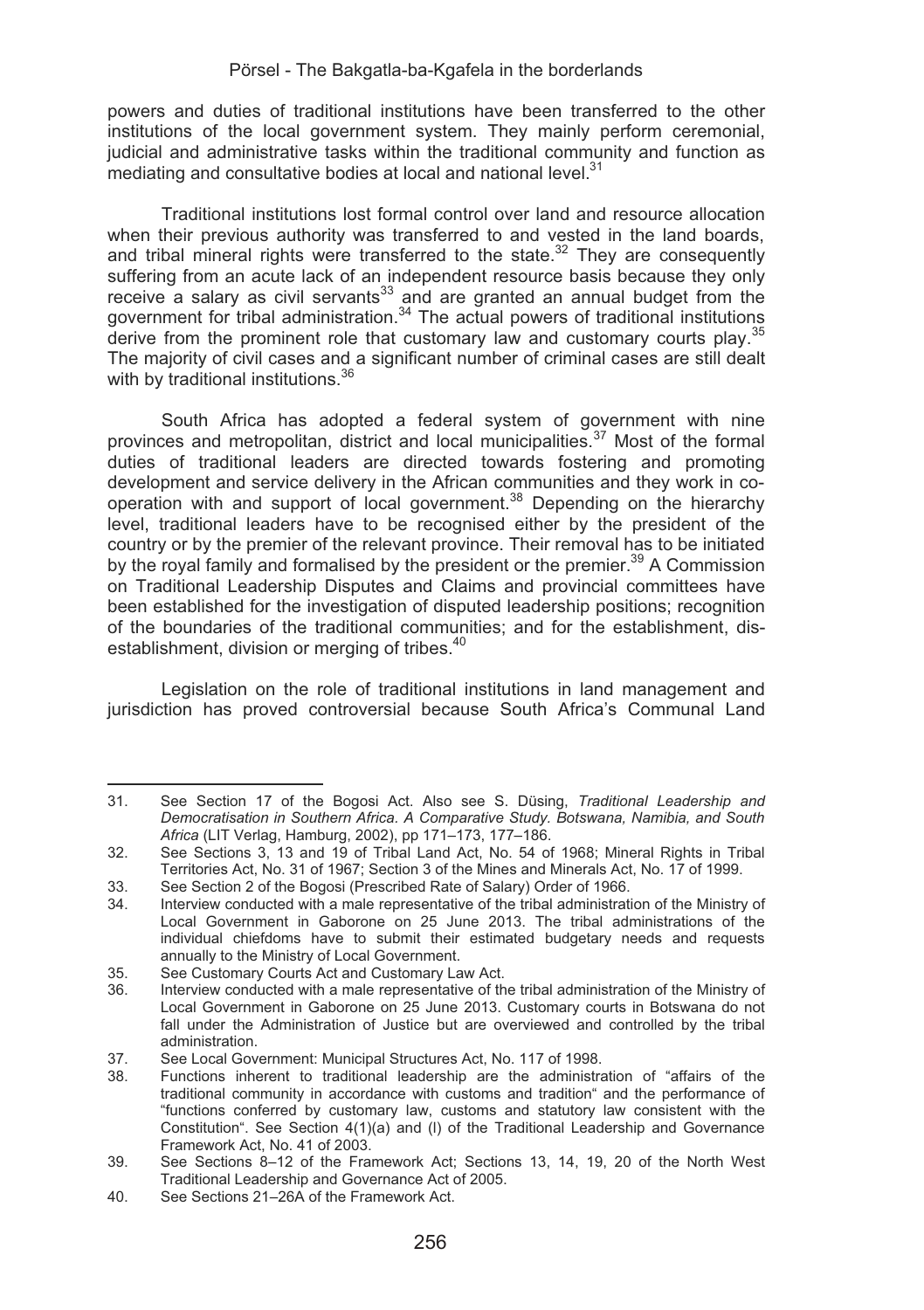Rights Act of 2004 (CLaRA), $41$  was suspended in 2010 and the proposed Traditional Courts Bill,<sup>42</sup> introduced to regulate customary courts which still fall under Sections 12 and 20 of the Black Administration Act. lapsed in 2014.<sup>43</sup>

Another important part of the legislative framework refers to land tenure and mineral resources. According to the Mineral and Petroleum Resources Development Act, the state is the custodian of South Africa's petroleum and<br>mineral resources.<sup>44</sup> Two aims of this Act – the participation and beneficiation of historically disadvantaged persons and the development of the mining areas – are of major importance to traditional communities.45 Additionally, the Act provides communities with a preferent right to apply for a prospecting or mining right for any land which is registered or to be registered in the name of the community concerned, on condition that the mining project contributes to the development and benefit of the respective community.<sup>4</sup>

As this overview shows, legislation in Botswana tends to marginalise and control traditional institutions; while in South Africa traditional communities have been empowered. Consequently, traditional communities that straddle the borders of these two countries may well face challenges or gain potential advantages in this cross-border context.

<sup>&</sup>lt;u> Alexandria de la contexta de la contexta de la contexta de la contexta de la contexta de la contexta de la c</u> 41. CLaRA would have, inter alia, vested the control over the occupation, use and administration of communal land in traditional councils and undermined tenure security of the rural population. See Claassens and Cousins on the problematic communal land tenure reform in post-apartheid South Africa. A. Claassens and B. Cousins (eds), *Land, Power and Custom: Controversies Generated by South Africa's Communal Land Rights Act* (UCT Press, Cape Town, 2008). Due to the suspension of CLaRA, communal land tenure is still regulated by the Interim Protection of Informal Land Rights Act, No. 31 of 1996 and Section 7 of the Land Affairs General Amendment Act, No. 61 of 1998.

<sup>42.</sup> Traditional Courts Bill (B1-2012), replacing the Traditional Courts Bill (B15-2008) of 2008. The Repeal of the Black Administration Act and Amendment of Certain Laws Act, No. 28 of 2005 excluded Sections 12 and 20. Since then, the application of these provisions had been extended annually until a final date was removed by the Repeal of the Black Administration Act and Amendment of Certain Laws Amendment Act, No. 28 of 2012. See Thipe and Buthelezi on the problematic impact of the proposed Bill. T. Thipe and M. Buthelezi, "Discourse and Debate: Democracy in Action: The Demise of the Traditional Courts Bill and its Implications", *South African Journal on Human Rights,* 30, 1, 2014, pp 196–205.

<sup>43.</sup> See Traditional Courts Bill (B1-2012) Negotiation Mandates of the Provincial Legislatures [<http://www.lrg.uct.ac.za/usr/lrg/docs/TCB/2013/TCB\_NegotiatingMandates\_04022014.pdf > 10 June 2014].

<sup>44.</sup> Section 3(1) of the Mineral and Petroleum Resources Development Act, No. 28 of 2002, amended by the Mineral and Petroleum Resources Development Amendment Act, No. 49 of 2008.

<sup>45.</sup> See Section 2 of the Act. The aims listed in the Mineral and Petroleum Resources Development Act are supported by a Charter which provides the framework and sets concrete targets. See Section 100(2)(a) of the Act. The Broad Based Socio Economic Empowerment Charter for the South African Mining Industry was published in 2002 and amended in 2010 (Government Notice No. 838). Major targets listed in the Charter were: ownership in mining companies and employment opportunities for historically disadvantaged persons; contribution to community development; a certain quota of local procurement and facilitation of local beneficiation of mineral commodities. See Sections 2.1, 2.2, 2.3, 2.4 and 2.6 of the Charter.

<sup>46.</sup> See Section 104(1) and (2) of the Act.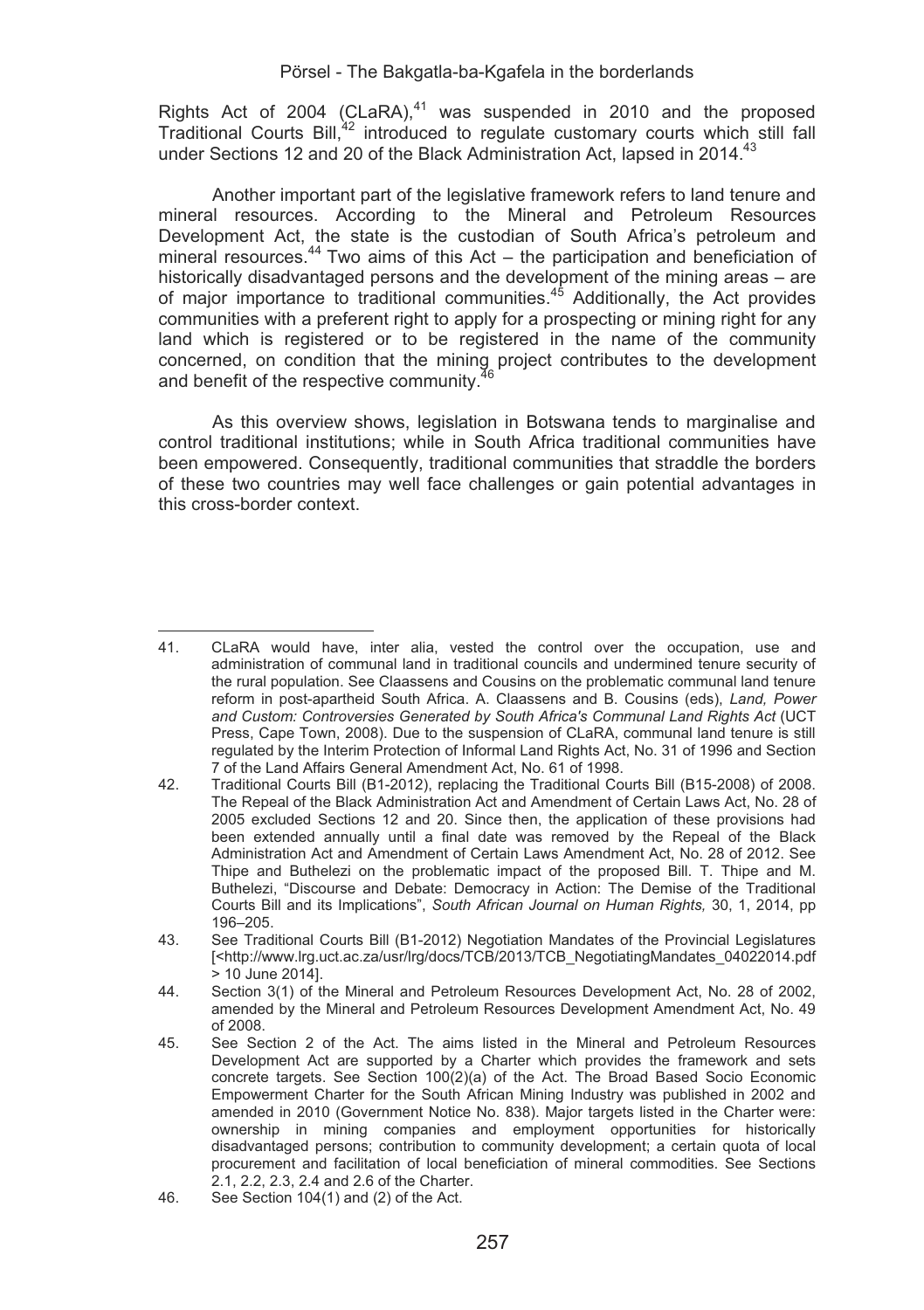## **The Bakgatla-ba-Kgafela**

The Bakgatla-ba-Kgafela are located in the Kgatleng district in Botswana and in the Bojanala Platinum District in South Africa. $47$  They originate from the north western Pilanesberg area of the former Transvaal.<sup>48</sup> In 1869, *Kgosi* Kgamanyane<sup>49</sup> refused to provide men from his chiefdom for a dam project initiated by the then commandant-general Paul Kruger and this dispute escalated into the public flogging of *Kgosi* Kgamanyane and led to the flight of some members of the chiefdom to contemporary Botswana.<sup>50</sup> They resettled in the territory of the Bakwena in 1871, which caused a long-lasting conflict between both tribes.<sup>51</sup>

*Kgosi* Kgamanyane's successor, *Kgosi* Linchwe I, tried to restore and strengthen relations and his authority over the Bakgatla-ba-Kgafela resident in the Transvaal.52 This involved, inter alia, joining the British side in the South African War and fighting against the Boers. In addition to motives connected with tribal unity, Linchwe also intended to increase economic and political control in the Transvaal.<sup>53</sup> He tried to gain official recognition as leader of both tribal entities but his request was denied and he had to appoint a regent in Moruleng, a constellation which is still valid today.<sup>54</sup>

During the apartheid era in South Africa, the Bakgatla-ba-Kgafela became part of the homeland of Bophuthatswana and were ruled by *Kgosi* Tidimane Pilane. In Botswana, Linchwe II was paramount chief from 1963 to 2007.<sup>55</sup> Since *Kgosi* Tidimane's resignation in 1993, *Kgosi* Nyalala Pilane has been the South African regent. *Kgosi* Kgafela II, the first son of *Kgosi* Linchwe II, was installed in 2008 after his father's death in 2007. His persistent opposition to the provisions of chieftainship in Botswana and his subjection to the authority of the Ministry of Local Government have led to on-going disputes. The situation was further aggravated when Kgafela and other members of the tribal leadership were

47. The tribal headquarters are in Mochudi and Moruleng.<br>48. See R.F. Morton. "Chiefs and Ethnic Unity in Two (

See R.F. Morton, "Chiefs and Ethnic Unity in Two Colonial Worlds. The Bakgatla Baga Kgafela of the Bechuanaland Protectorate and the Transvaal, 1972–1966", in Asiwaju (ed.), *Partitioned Africans*, pp 128–130; I. Schapera, *A History of Bakgatla-bagaKgafêla (*Phuthadikobo Museum, Mochudi, 1980), pp.7–9.

<sup>49.</sup> Paramount Chief of the Bakgatla-ba-Kgafela.<br>50. See B.K. Mbenga "Forced Labour in the Pila

<sup>50.</sup> See B.K. Mbenga, "Forced Labour in the Pilanesberg: The Flogging of Chief Kgamanyane by Commandant Paul Kruger, Saulspoort, April 1870", *Journal of Southern African Studies*, 23, 1, 1997, pp 127–140; R.F. Morton, *When Rustling Became An Art: Pilane's Kgatla and the Transvaal Frontier 1820*–*1902* (New Africa Books, Cape Town, 2009), pp 77–81.

<sup>51.</sup> See Schapera, *A History of Bakgatla-bagaKgafêla*, pp 10–13.

As Morton has pointed out, it was the early colonial policy in the Protectorate and the Transvaal which facilitated internal forms of cross-border governance concerning the leadership over the Bakgatla-ba-Kgafela. See Morton, "Chiefs and Ethnic Unity in two Colonial Worlds", pp 127–154, pp 132–137. See also R.F. Morton, "Linchwe I and the Kgatla Campaign in the South African War, 1899–1902", *The Journal of African History*, 26, 2, 1985, pp 171–172.

<sup>53.</sup> For an overview of the motives and the role of the Kgatla in the South African War, see Morton, "Linchwe I and the Kgatla Campaign in the South African War", pp 169–191.

<sup>54.</sup> Interview conducted with a royal family member and male representative of the tribal administration in Mochudi on 27 June 2013.

<sup>55.</sup> From 1969 to 1972, *Kgosi* Linchwe II served as Botswana ambassador to the US. From 1991 to 2007, he was the president of the Customary Court of Appeal in Gaborone. During his absence, *Kgosi* Mmusi Kgafela Pilane acted as his regent from 1969 to 1972 and from 1991 to 1999. From 1999 to 2007, *Kgosi* Mothibe Linchwe took over the regency. See J. Ramsay, "Kgosi Mmusi aKgafela aLinchwe aPilane (1914–2006)", *Sunday Standard*, 15 June 2006.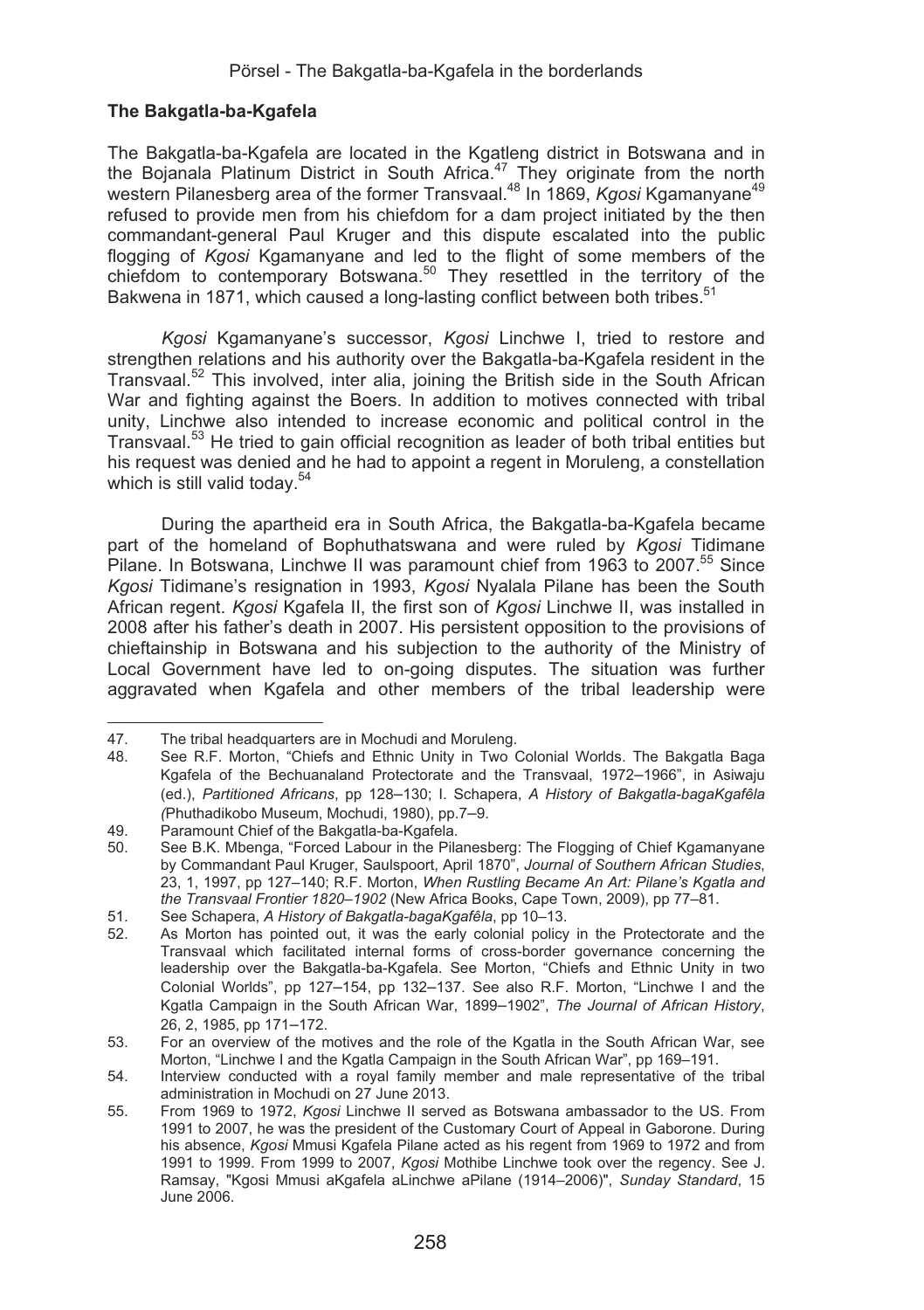involved in illegal public floggings of community members. In 2011, the tense situation escalated, with Kgafela facing criminal charges for the flogging and his official de-recognition as paramount chief. In the following year, he left Botswana and re-located to the South African headquarters in Moruleng.<sup>56</sup>

## **Cohesion, co-operation and a challenging relationship57**

The first years of the international context of colonisation in Botswana and South Africa aggravated tribal division of the Bakgatla-ba-Kgafela because confusion arose on the character of the chiefdom. Were they subject to the Transvaal authorities, the Bakwena in Kgatleng, or an independent chiefdom? With the final demarcation and definition of the boundaries between the Bakgatla and Bakwena territory in 1896 and 1899, not only was the dispute between these tribes settled but the Bakgatla-ba-Kgafela were recognised as an independent chiefdom in the Protectorate and in the Transvaal.<sup>58</sup>

By purchasing farms in the Transvaal, there were increased cattle holdings on both sides of the border, offering refuge to migrating Bakgatla and other tribal groups. In addition to the engagement in the South African War, *Kgosi* Linchwe managed to restore and uphold cohesion.<sup>59</sup> His attempts to extend the territory by including land previously belonging to the Bakgatla and to receive official recognition as chief in the Transvaal in 1902 were denied because he had not been under the control of the Transvaal colonial administration. Instead, he appointed his brother Ramono as deputy who was officially recognised as chief in Moruleng with Linchwe being the actual leader of the whole chiefdom.<sup>60</sup> To further deepen the relations, Ramono was joined by a family of each of the five main Bakgatla sections into which Mochudi was divided $61$  and headmen descending from the same paternal line were responsible for the administration of the respective sections.<sup>62</sup>

Tribal unity was also challenged by internal strife and a new pass law implemented by the Transvaal Native Affairs Department not only requiring Africans to carry passes but also limiting cross-border visits of the Bakgatla-ba-Kgafela in Moruleng.<sup>63</sup> Internal conflicts arose on succession and leadership of the chiefdom on both sides of the border. Occasional attempts to install an independent chief in the Transvaal were obstructed by Linchwe. $64$  In the

<u> Alexandria de la contexta de la contexta de la contexta de la contexta de la contexta de la contexta de la c</u>

<sup>56.</sup> See L. Maleke, "Kgafela Re-locating to South Africa", *The Monitor*, 13, 11, 19 March 2012.

Between April and September, field research was conducted in the Bakgatla territory in the Kgatleng District in Botswana and in the Moses Kotane Local Municipality in South Africa. In the course of the research, representatives of traditional communities, tribal leadership and local government institutions were interviewed. Parts of the arguments in this and the subsequent section are based on the information gathered and data retrieved during this research.

<sup>58.</sup> C.J. Makgala, *History of the Bakgatla-baga-Kgafela in Botswana & South Africa* (Crink, Pretoria, 2009), pp 102–121; Schapera, *A History of Bakgatla-bagaKgafêla*, pp 11–15.

<sup>59.</sup> Morton, "Chiefs and Ethnic Unity in two Colonial Worlds", pp 132–134.

<sup>60.</sup> Schapera, *A History of Bakgatla-bagaKgafêla*, pp 20–21.

<sup>61.</sup> Wards (*dikgoro*) of the Bakgatla-ba-Kgafela in Kgatleng are Kgosing, Morema, Mabudisa, Tshukudu and Manamakgote.

<sup>62.</sup> Morton, "Chiefs and Ethnic Unity in two Colonial Worlds", p 141.<br>63. See Makgala, History of the Bakgatla-baga-Kgafela in Botswana

<sup>63.</sup> See Makgala, *History of the Bakgatla-baga-Kgafela in Botswana and South Africa*, p 167.

Makgala gives the example of Moselikatse and his son Mokae. The strife for an independent chiefdom in Moruleng occurred in the period between *Kgosi* Kgamanyane's relocation and the appointment of *Kgosi* Ramono's successor in 1917. See Makgala, *History of the Bakgatla-baga-Kgafela in Botswana and South Africa*, pp 169 and 227–228.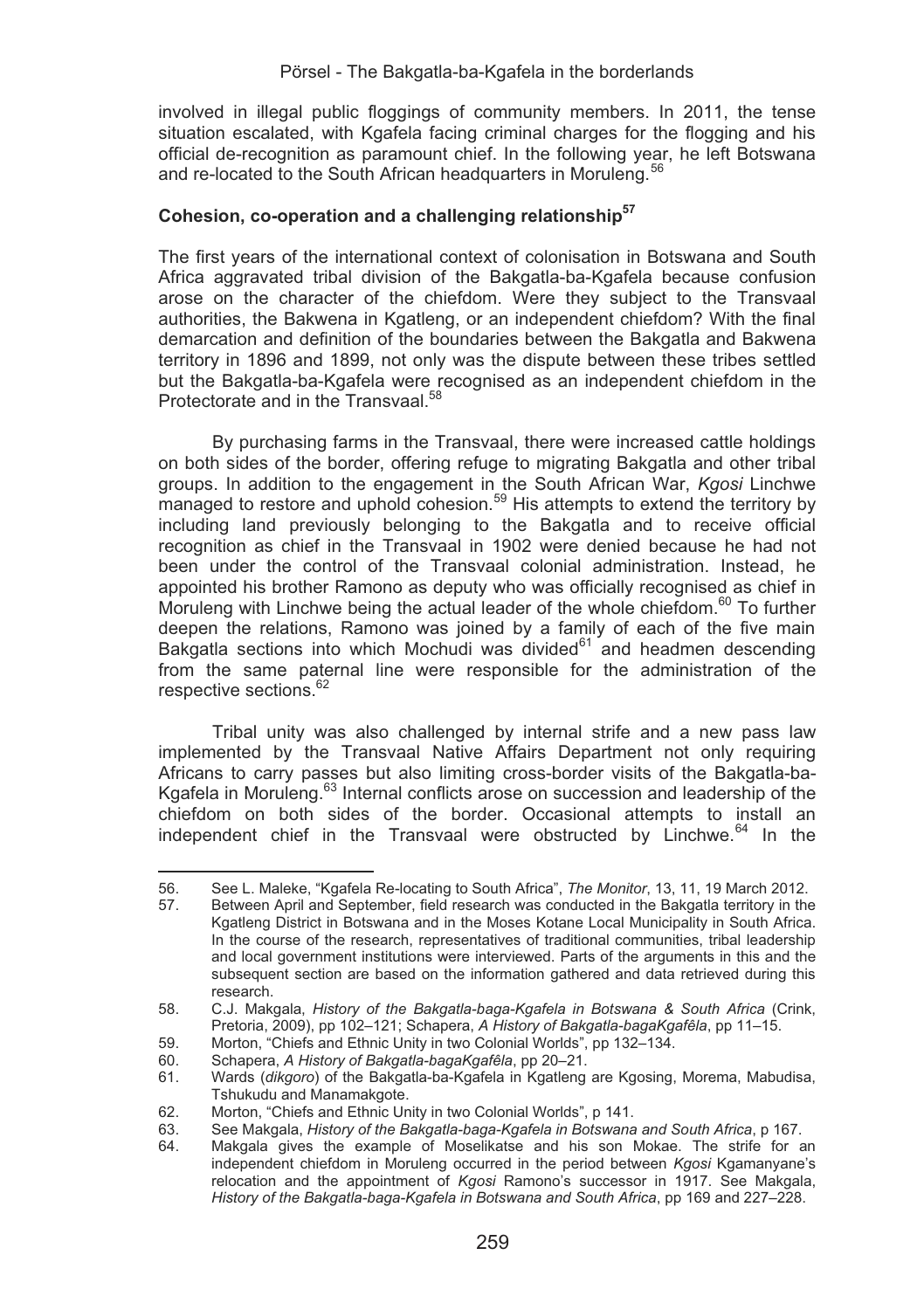Protectorate, the Bakgatla leadership was engaged in permanent quarrels after Linchwe's death caused mainly as a result of poor leadership on the part of Molefi and the continued interference of Isang, the acting regent from 1920 to 1929.<sup>65</sup>

From 1934 onwards, traditional leaders became part of the local administration and lost their sole accountability to their communities. In the Transvaal, the Bakgatla regent was subjected to the authority of the governorgeneral in his role as "supreme chief". In this changing political environment, the ongoing feuds between Isang and Molefi in Mochudi weakened their ties with the Bakgatla in Moruleng.<sup>66</sup>

Under *Kgosi* Linchwe II, stable leadership in Mochudi was restored. Nevertheless, the chiefdom faced major challenges on the matter of independence. The role of traditional institutions was transformed because the members of the traditional community were able to participate actively in political processes. At the same time, the Bakgatla-ba-Kgafela in Moruleng suffered under apartheid and the former cohesion and unity of the tribe was only upheld by family ties and Mochudi's seniority. The chiefdom faced another challenge when Linchwe II lost most of his previous authority and Tidimane was empowered as traditional<br>leader in Bophuthatswana<sup>67</sup> Consequently traditional institutions and leader in Bophuthatswana. $^{67}$  Consequently, traditional institutions communities in both parts of the chiefdoms were more engaged in adapting to the new dynamics; consolidating their position; and fulfilling the roles assigned to them by the legislative framework; than to fostering tribal cohesion.

*Kgosi* Linchwe II put emphasis on the cultural and ceremonial role of traditional institutions and the reintroduction of certain traditions that had been abandoned in most Tswana chiefdoms during Christianisation. In 1975, he revived the initiation schools which had previously been a cultural practice to enhance unity and ethnic identity of the Kgatleng Bakgatla.<sup>68</sup> Additionally, he implemented various projects aimed at local development, improvement of infrastructure, community welfare and preservation of culture. Among other projects, the Phuthadikobo Museum was built in Mochudi in 1971. A similar museum, the Mphebatho Museum, was opened in Moruleng in 1998.<sup>69</sup>

65. See Schapera, *A History of Bakgatla-bagaKgafêla*, pp 22–27.

<sup>66.</sup> See R.F. Morton, "The Politics of Cultural Conservatism in Colonial Botswana: Queen Seinwaeng's Zionist Campaign in the Bakgatla Reserve, 1937–1947", *Pula: Botswana Journal of African Studies,* 12, 1/2, 1998, pp 22–43.

<sup>67.</sup> *Kgosi* Tidimane Pilane had been chairman of the Tswana Territorial Authority from 1961 onwards. See J. Butler, R.I. Rotberg and J. Adams, *The Black Homelands of South Africa. The Political and Economic Development of Bophuthatswana and KwaZulu* (University of California Press, Berkeley, Los Angeles and London, 1977), p 52.

<sup>68.</sup> See Ø. Gulbrandsen, *The State and the Social: State Formation in Botswana and Its Precolonial and Colonial Genealogies* (Berghahn Books, New York and Oxford, 2013), pp 148–150. For a more detailed elaboration on the former Bakgatla-ba-Kgafela initiation schools, see M.N. Mosothwane, "An Ethnographic Study of Initiation Schools among the Bakgatla ba ga Kgafela in Mochudi (1874–1988)", *PULA: Botswana Journal of African Studies*, 15, 1, 2001, pp 144–165; and Makgala, *History of the Bakgatla-baga-Kgafela in Botswana and South Africa*, pp 305–307.

<sup>69.</sup> Both Bakgatla museums serve a variety of purposes, including community education and information; revival and promotion of customs and traditions; research; organisation of ceremonies and events; editing of publications; and organisation of archival records. See J. Ramsay, "Kgosi-e-kgolo Linchwe II (1935–2007)", *Sunday Standard*, 26 August 2007 [<http://www.sundaystandard.info/print\_article.php?NewsID=1943> 4 May 2014]; Makgala, *History of the Bakgatla-baga-Kgafela in Botswana and South Africa*, pp 312–313, 337–338*;*  S. Grant,"The Phuthadikobo Museum: A Record of Involvement and Achievement, 1976– 2006", *in Botswana Notes and Records*, 38, 2006, pp 60–73.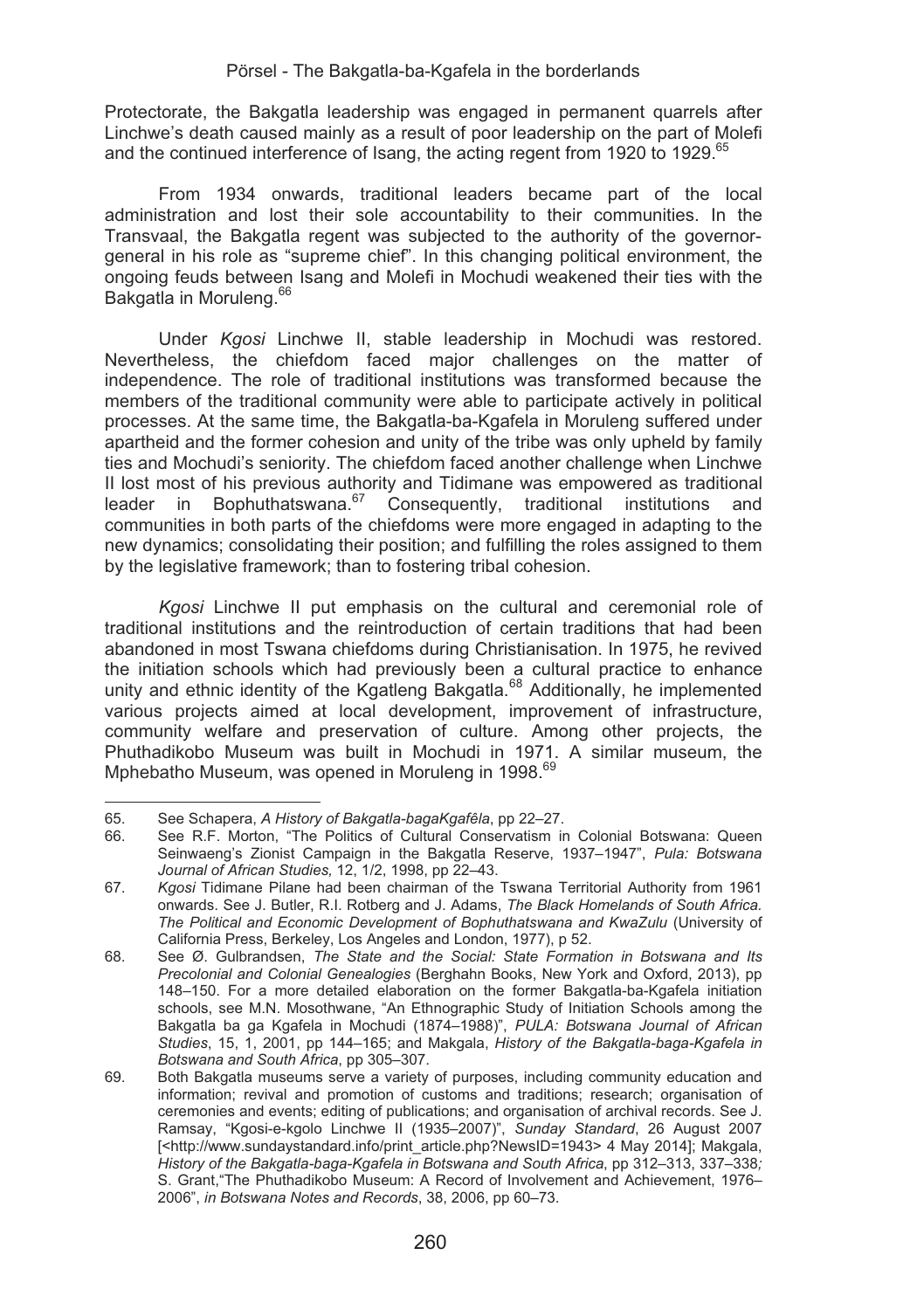During apartheid, *Kgosi* Linchwe II had supported the liberation struggle and had been part of the underground machinery of the African National Congress (ANC). Without acknowledgement of the homeland government, the Bakgatla secretly kept and distributed weapons that enabled ANC military action in South Africa.<sup>70</sup> *Kgosi* Tidimane, also a critic of the homeland policy and rival of Bophuthatswana's President Lucas Mangope, became the founder and leader of the Seoposengwe (Unity) Party, the main opposition party in parliament in 1972.<sup>71</sup> His commitment to Bakgatla unity was limited by two factors: As party leader he had to appeal to a broader constituency. Secondly, his powerful but fragile position as traditional leader made him accountable to the apartheid government and open alignment with the Bakgatla-ba-Kgafela in Kgatleng would have led to his removal from tribal office.

Cross-border relations in this period declined and *Kgosi* Linchwe's authority ceased with *Kgosi* Tidimane establishing quasi-independent rule. *Kgosi* Linchwe II remained the formal head of the chiefdom but he lost his former prerogative to instruct and control his regent in South Africa and was excluded from interfering in the internal affairs in Moruleng.72 The rift escalated in 1993 when *Kgosi* Tidimane had to retire due to his advanced age and was at first temporarily replaced by *Kgosi* Nyalala Pilane. Tidimane strongly opposed *Kgosi* Pilane's appointment because he favoured a split-up of the tribe and the establishment of an independent Bakgatla chiefdom in Moruleng under the leadership of his son. The subsequent court case was decided in the Supreme Court in Mafikeng and confirmed by President Nelson Mandela.73 The official recognition of *Kgosi* Nyalala Pilane in 1996 was also evidence of *Kgosi* Linchwe's continued authority over Moruleng.<sup>74</sup>

A strict business orientation, strategic investments and negotiations from the beginning of the 1990s onwards enabled the tribal leadership in Moruleng to receive royalties from mining and to enter into joint ventures and acquire shares in

<u> Alexandria de la contrada de la contrada de la contrada de la contrada de la contrada de la contrada de la c</u>

<sup>70.</sup> Interview conducted with a member of the royal family and senior representative of the tribal administration in Mochudi on 27 June 2013. Also see M. Gaotlhobogwe, "Linchwe Held ANC Weapons", The Monitor, 13, 18, 14 May 2012 [<http://www.mmegi.bw/ index.php?sid=1&aid=240&dir=2012/May/Monday14> 18 May 2012]; S. Motseta, "Kgosi Linchwe was an Anti-Apartheid Stalwart says Mbeki", *The Tswana Times*, 11 May 2012 [<http://www.thetswanatimes.co.bw/news/politics/180-kgosi-linchwe-was-an-anti-apartheidstalwart-says-mbeki.html> 18 May 2012].

<sup>71.</sup> See Butler, Rotberg and Adams, *The Black Homelands of South Africa. The Political and Economic Development of Bophuthatswana and KwaZulu*, pp 52–53, 60–61; A.J. Jeffery, *Conflict at the Crossroads in Bophuthatswana* (South African Institute of Race Relations, Johannesburg, 1993), pp 43–46.

<sup>72.</sup> Interview conducted with a male representative of the tribal headquarters and member of the traditional council in Moruleng on 22 August 2013; and a female relative of *Kgosi* Tidimane Pilane in Moruleng on 9 September 2013.

<sup>73.</sup> The Bophuthatswana Supreme Court ruled in favour of *Kgosi* Linchwe II and confirmed his superiority over the Bakgatla-ba-Kgafela in South Africa. See L. Lerato, "Kgafela Vows to Fight to the Death…", *Mmegi Online*, 22 August 2014 [<http://www.mmegi.bw/ index.php?aid=45380> 3 September 2014]. Also see R.L. Sklar, "The Premise of Mixed Government in African Political Studies", in Vaughan (ed.), *Tradition and Politics*, pp 24– 25.

<sup>74.</sup> See O. Molopyane, "Battle for Bakgatla-Ba-Kgafela Leadership", *TNA: The New Age*, 5 October 2012 [<http://thenewage.co.za/50427-1007-53-Battle for BakgatlaBaKgafela leadership> 11 May 2014].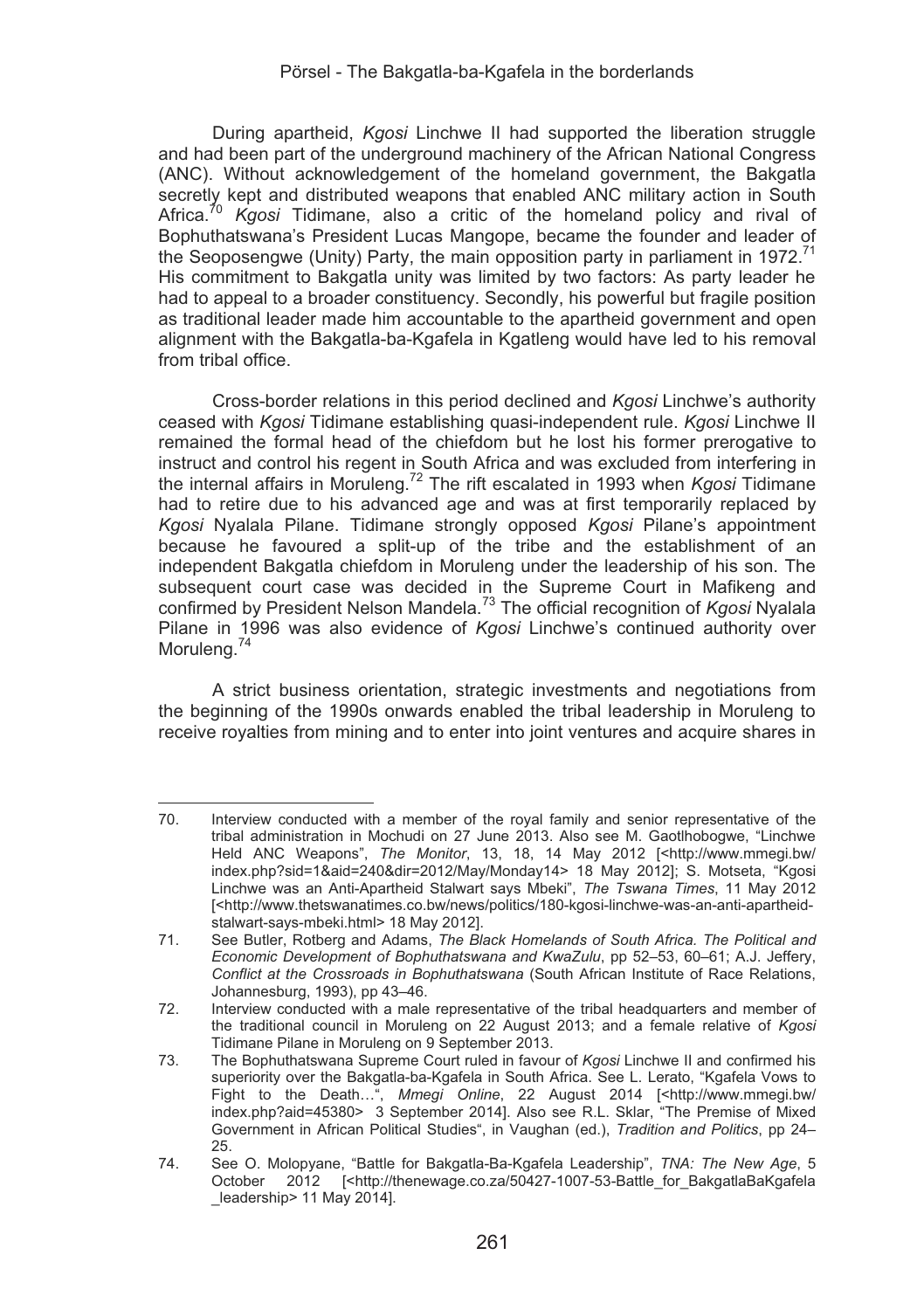mining companies in the Platinum Belt in the North-West Province.<sup>75</sup> As a result, they were able to generate a sound financial base independent of government, and have become one of the wealthiest tribes in South Africa. This wealth and the role of *Kgosi* Nyalala Pilane have led to opposition factions within the chiefdom. Pilane has been facing charges for corruption, fraud and misuse of tribal funds in recent years and his position as Bakgatla leader has been questioned.<sup>76</sup> While some members of the community and the royal family reject him as rightful leader or strive for secession, others refuse to recognise the Bakgatla-ba-Kgafela in Botswana as the senior house.77

In this regard, *Kgosi* Pilane was partly dependent on *Kgosi* Linchwe's ongoing support to defend his position against opposition. On the other hand, *Kgosi*  Linchwe and the tribal administration regularly received money from Moruleng. The close relations with *Kgosi* Pilane and regular exchange and participation in *kgotla* meetings of the tribal leadership in Mochudi and Moruleng also meant further control and power over the financial and mineral resources in South Africa<sup>78</sup>

*Kgosi* Kgafela's coronation in 2008 was a major event because it was the first time since 1963 that the Bakgatla-ba-Kgafela had enthroned a paramount chief. The tribal administration in Moruleng contributed logistically and financially to the ceremony in Mochudi.<sup>79</sup> It was attended by the tribal leadership and members of both parts of the chiefdom, international media, and President Ian Khama80. Shortly after *Kgosi* Kgafela's installation, attempts were made to stress the cultural and traditional relations and revive cross-border events which had been organised regularly in the past. This involved co-operation of the Bakgatla

75. See A. Manson and B. Mbenga, "Bophuthatswana and the North-West Province: From Pan-Tswanaism to Mineral-Based Ethnic Assertiveness", *South African Historical Journal*, 64, 1, 2012, pp 111–113.

<sup>76.</sup> See W. Dibakwane, "Bakgatla Call for Molewa's Removal", *Sowetan LIVE*, 23 June 2008 [<http://www.sowetanlive.co.za/sowetan/archive/2008/06/23/bakgatla-call-for-molewa\_sremoval> 11 June 2014]; W. Dibakwane, "Bakgatla Suspend their Chief", *Sowetan LIVE*, 12 February 2008 [<http://www.sowetanlive.co.za/sowetan/archive/2008/02/12/bakgatlasuspend-their-chief> 11 June 2014]; W. Dibakwane, "Jubilation after CHIEF Convicted", *Sowetan LIVE*, 4 June 2008 [<http://www.sowetanlive.co.za/sowetan/ archive/2008/ 06/04/jubilation-after-chief-convicted> 18 May 2014]. Accusations concerning potential misuse and mismanagement of funds as well as opposition against Nyalala Pilane's position as chief of the Bakgatla in South Africa were brought forward and confirmed during several interviews conducted in Mochudi, Moruleng and surrounding villages in August and September 2013.

<sup>77.</sup> A special royal council, consisting of different representatives of the royal family, has been established to advise the tribal administration and control internal matters.

<sup>78.</sup> Interview conducted with a male community member in Mochudi on 18 June 2013. Interview conducted with a royal family member and male representative of the tribal administration in Mochudi on 27 June 2013. Interviews conducted with a member of the royal family in Mothlabe on 16 September and with a male community member in Kraalhoek on 18 September 2013.

<sup>79.</sup> See M. Gaotlhobogwe, "Platinum Glitters at Kgafela II Coronation", *The Monitor*, 25, 140, 22 September 2008 [<http://www.mmegi.bw/index.php?sid=1&aid=2&dir=2008/ September/Monday22> 29 December 2012]. He states that "with more than 14 buses loaded with visiting South Africans, who came to witness the coronation, the event was as much a South African affair, as it was local".

<sup>80.</sup> President Ian Khama attended the ceremony in his capacity as paramount chief of the Bamangwato and draped *Kgosi* Kgafela II with the traditional leopard skin as tradition requires. See W.G. Morapedi, "Demise or Resilience: Customary Law and Chieftainship in Botswana in the 21st Century", in J. Fenrich, P. Galizzi and T. Higgins (eds), *The Future of African Customary Law* (Cambridge University Press, Cambridge, 2011), pp 262–263.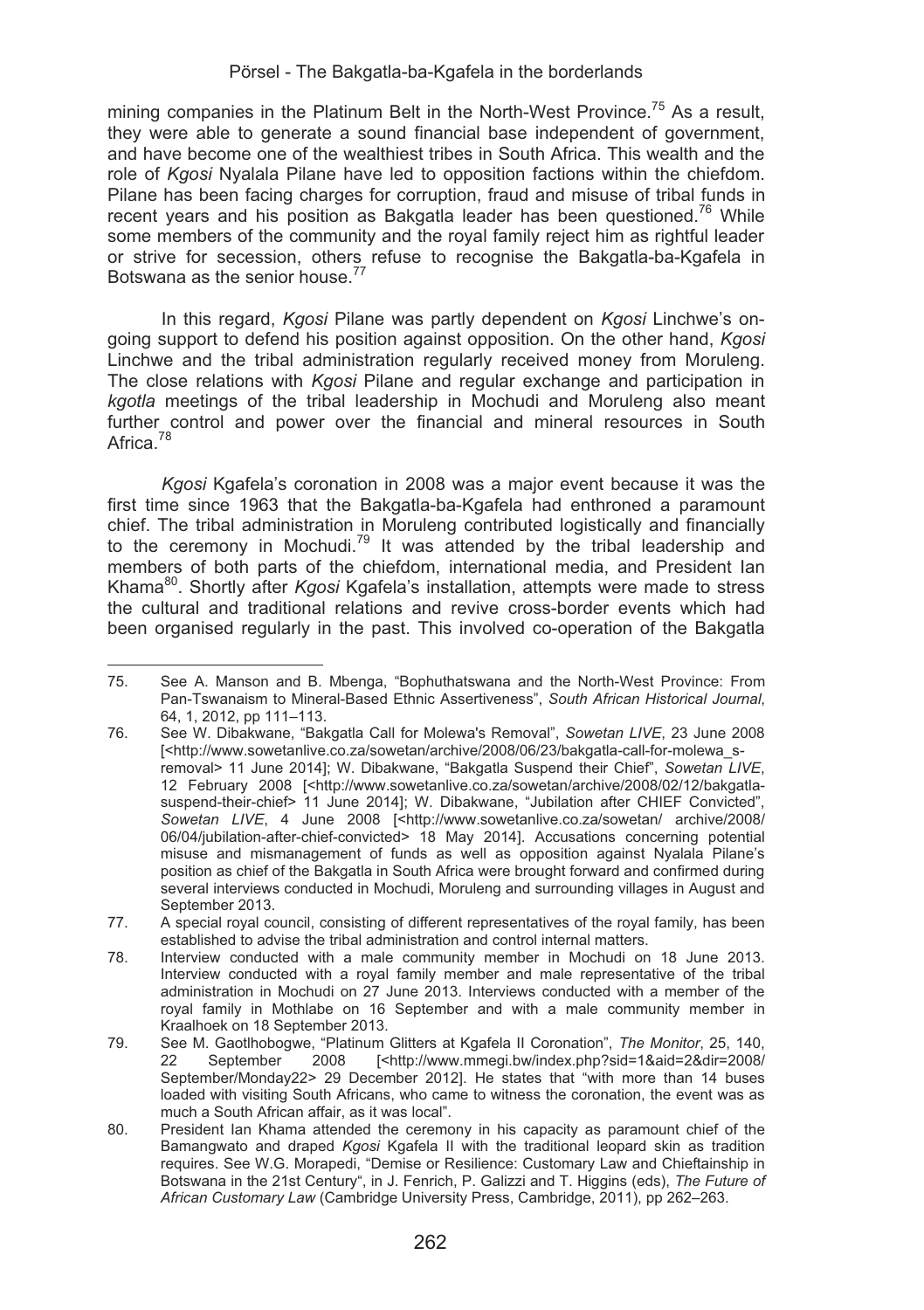museums in Mochudi and in Moruleng $^{81}$  and a long-term marketing campaign designed to establish "Bakgatla-ba-Kgafela" as a brand. Major cultural events were the initiation schools re-introduced by *Kgosi* Kgafela II from 2009 to 2011 which also encompassed initiates from South Africa.<sup>82</sup>

While Kgafela was still in Mochudi, relations between him and Nyalala Pilane were fruitful. *Kgosi* Kgafela received financial support from him which also included finances for the construction of his office building and his court cases. This meant that *Kgosi* Kgafela could remain financially independent from the government in Botswana and *Kgosi* Pilane could retain his position as Bakgatla leader in Moruleng.83 In 2012, *Kgosi* Kgafela's official de-recognition and his pending court case motivated his relocation to South Africa.<sup>84</sup> Initially he was welcomed and supported by the tribal administration in Moruleng and *Kgosi* Pilane even helped him to attain South African citizenship.<sup>85</sup>

However, the previously cordial relationship began to come under strain when *Kgosi* Kgafela's residence status became permanent. He imposed himself on the Bakgatla throne in South Africa after years of independent rule. The sudden grab for power estranged the tribal administration and community members alike. On the other hand, the office of the senior traditional leader in Moruleng is inseparably linked with the business wing of the Bakgatla and therefore with power and immense financial resources. Understandably, *Kgosi* Nyalala Pilane was very reluctant to lose control of this political and financial clout.<sup>86</sup>

Problems between *Kgosi* Pilane and *Kgosi* Kgafela became increasingly fraught when Kgafela sued Pilane for corruption and misuse of tribal funds and ordered an audit of tribal operations – with a negative outcome for the administration in Moruleng.87 In July 2012, *Kgosi* Pilane gave way to the pressure exerted by *Kgosi* Kgafela and submitted a retirement letter which he withdrew shortly afterwards.<sup>88</sup> The traditional administration in Moruleng started to sideline

<sup>&</sup>lt;u> Alexandria de la contexta de la contexta de la contexta de la contexta de la contexta de la contexta de la c</u> 81. Interviews conducted with the museum directors in Mochudi on 8 July 2013 and in Moruleng on 15 August 2013.

<sup>82.</sup> See M. Gaotlhobogwe, "New Bakgatla Regiments Parade In South Africa", *The Monitor*, 26, 129, 31 August 2009 [<http://www.mmegi.bw/index.php?sid=1&aid=5&dir= 2009/August/Monday31> 14 January 2012].

<sup>83.</sup> See N. Ntibinyane, "Kgafela vs Nyalala", *The Midweek Sun*, 14 November 2012 [<http://www.themidweeksun.co.bw/news/3950-kgafela-vs-nyalala> 10 June 2014].

<sup>84.</sup> The Bakgatla community in Botswana was at first informed that *Kgosi* Kgafela II moved to South Africa to solve leadership problems among the Bakgatla across the border. He relocated to South Africa with his whole family and applied for citizenship. See N. Ntibinyane, "Kgafela Applies for SA Citizenship", *Botswana Guardian*, 22 October 2012 [<http://www.botswanaguardian.co.bw/news/526-kgafela-applies-for-sa-citizenship.html> 11 May 2014]. As *Kgosi* Kgafela II is still awaiting criminal charges which prevent him from crossing the border into Botswana and his official de-recognition as paramount chief has not been lifted, his relocation is no longer temporary. Additionally, he has emphasised that he will remain in South Africa until the leadership struggle around Kgosi Nyalala Pilane is resolved. This development was confirmed in interviews conducted with two senior representatives of the tribal administration in Mochudi in June, July and September 2013.

<sup>85.</sup> Interview conducted with *Kgosi* Nyalala Pilane in Moruleng on 12 September 2013.

<sup>86.</sup> See Ntibinyane, "Kgafela vs Nyalala".<br>87. See G. Khanvile. "Bakgatla Tribe Me

<sup>87.</sup> See G. Khanyile, "Bakgatla Tribe Men Facing Corruption Probe", *IOL NEWS*, 14 October [<http://www.iol.co.za/news/south-africa/north-west/bakgatla-tribe-men-facingcorruption-probe-1.1402519> 11 May 2014]; O. Molopyane, "Feature: Bakgatla will Probe Audit Report", *TNA. The New Age*, 9 August 2012 [<http://www.thenewage.co.za/63811- 1007-53-Feature\_Bakgatla\_will\_probe\_audit\_report> 11 May 2014].

<sup>88.</sup> See I. Selatlhwa, "Power Struggle among Bakgatla-ba-Kgafela", *The Botswana Gazette*, 17 October 2013 [<http://www.gazettebw.com/?p=5510> 12 May 2014].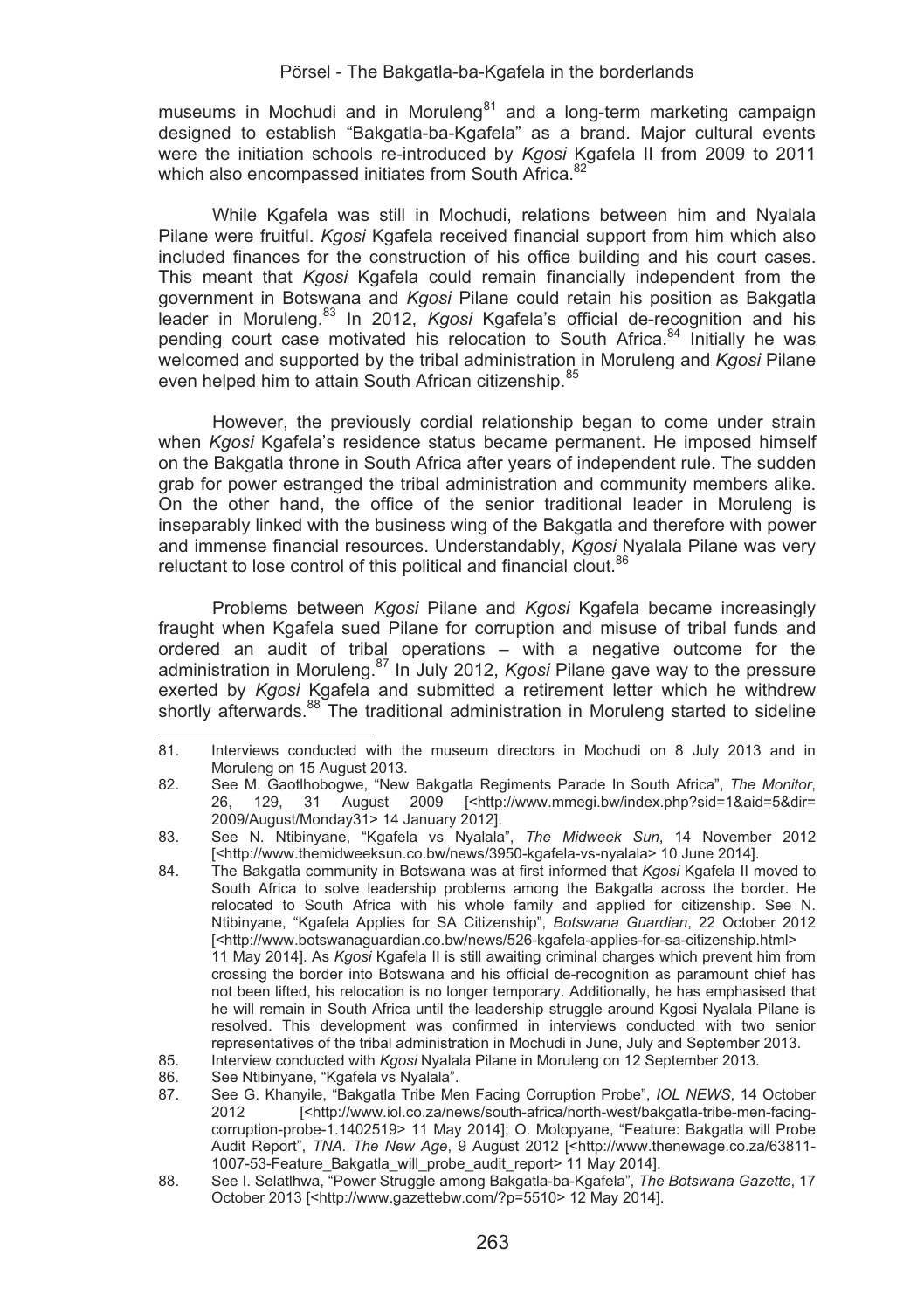*Kgosi* Kgafela and a paradox situation evolved: While the seniority of Mochudi was still reinforced when *Kgosi* Kgafela relocated, from August 2012 onwards, he was no longer accepted as paramount chief by parts of the royal family.<sup>89</sup> Additionally, opponents began to argue that tribal unity had already ended in the nineteenth century with the division of the chiefdom.<sup>90</sup> Neither the Bakgatla website nor any future vision documents include *Kgosi* Kgafela or paramountcy in Botswana any longer except for a reference to common customs and origin in the Transvaal.<sup>91</sup> *Kgosi* Kgafela and *Kgosi* Pilane have cancelled any personal relations and the issue of leadership and succession had been contested in the South African courts since then.<sup>92</sup> In addition, the North-West's Committee on Traditional Leadership Disputes and Claims is currently investigating leadership claims in Moruleng. The dispute between *Kgosi* Kgafela and *Kgosi* Pilane has escalated, and the outcome of the Committee's hearings and investigations will determine Pilane's successor and future leader of the Bakgatla-ba-Kgafela in South Africa, although *Kgosi*  Kgafela still tries to oppose the secession in court.<sup>93</sup>

# **Cross-border relations of the Bakgatla-ba-Kgafela communities**

An assessment of the community level highlights the profound impact of division and divergent development. In Botswana, independence was accompanied by strategies to promote national unity and eradicate tribalism. In addition, increasing urbanisation, migration and resettlement as well as modernisation have facilitated the evolution of a new national identity which exceeds tribal affiliation, particularly among the younger generation of the Bakgatla-ba-Kgafela.<sup>94</sup> Because since

- 90. See O. Molopyane and S. Tongo, "Confusion Rules on Chieftaincy of Bakgatla-ba-Kgafela", *The New Age*, 8 August 2012 [<http://thenewage.co.za/printstroy.aspx?news\_id= 58484&mid=53> 12 May 2014].
- 91. See N. Ntibinyane, "Moruleng 'Moves on' without Kgafela", *The Midweek Sun*, 12 September 2013 [<http://www.themidweeksun.co.bw/news/4470-moruleng-moves-onwithout-kgafela> 10 June 2014]. Also see the fact sheet about the Bakgatla-ba-Kgafela in Moruleng [http://bbkta.net/factsheet/] and the organisational chart presented on their website [http://bbkta.net/structure/].
- 92. See Ntibinyane, "Kgafela vs Nyalala". Also see N. Ntibinyane, "All the King's Men", *Botswana Guardian*, 15 June 2013 [<http://www.botswanaguardian.co.bw/news/557-allthe-king-s-men.html> 11 May 2014]. This article gives an overview of Kgafela's supporters in Botswana and South Africa.
- 93. This was confirmed by several members of the tribal leadership in Moruleng. Commission hearings where evidence was presented by the different houses of the royal family took place in Mogwase in 2013. *Kgosi* Kgafela was absent during these meetings. Also see T. Kgalemang, "Kgafela Applies for Trial in SA", *Botswana Gazette*, 20 February 2012 [<http://www.gazettebw.com/?p=7055> 10 June 2014].
- 94. See J.D. Holm and E. Bothhale, "Persistence and Decline of Traditional Authority in Modern Botswana Politics", *Botswana Notes and Records,* 40, 2008, pp 74–87. Holm and Bothhale list several obstacles to traditional leadership which have led to the diminishing relevance of traditional institutions in Botswana. These include limited powers of traditional institutions and competition with government institutions; urbanisation; depopulation of rural

89. Fuelled by a secession claim of a Bakgatla village in South Africa, factions within the royal family who had already given support to *Kgosi* Tidimane's attempt for an independent chiefdom in South Africa and had opposed Nyalala Pilane's appointment, have started to work together in solving leadership claims in Moruleng. These factions argue that there is no legal basis for a cross-border paramountcy and Mochudi's seniority. For further information on the secession claim, see Pilane and Another v Pilane and Another (CCT 46/12) [2013] ZACC 3. Interviews with representatives of the royal family in South Africa were conducted in Moruleng and Mothlabe on 22 August, 11 September and 16. September 2013. *Kgosi* Kgafela's attempt to receive recognition as paramount chief in Botswana and South Africa was only recently turned down by the North-West High Court. See M. Mguni and L. Maleke, "Kgafela Loses SA Chieftainship Case", *Mmegi Online*, 22 August 2014 [<http://www.mmegi.bw/index.php?aid=45382> 11 September 2014].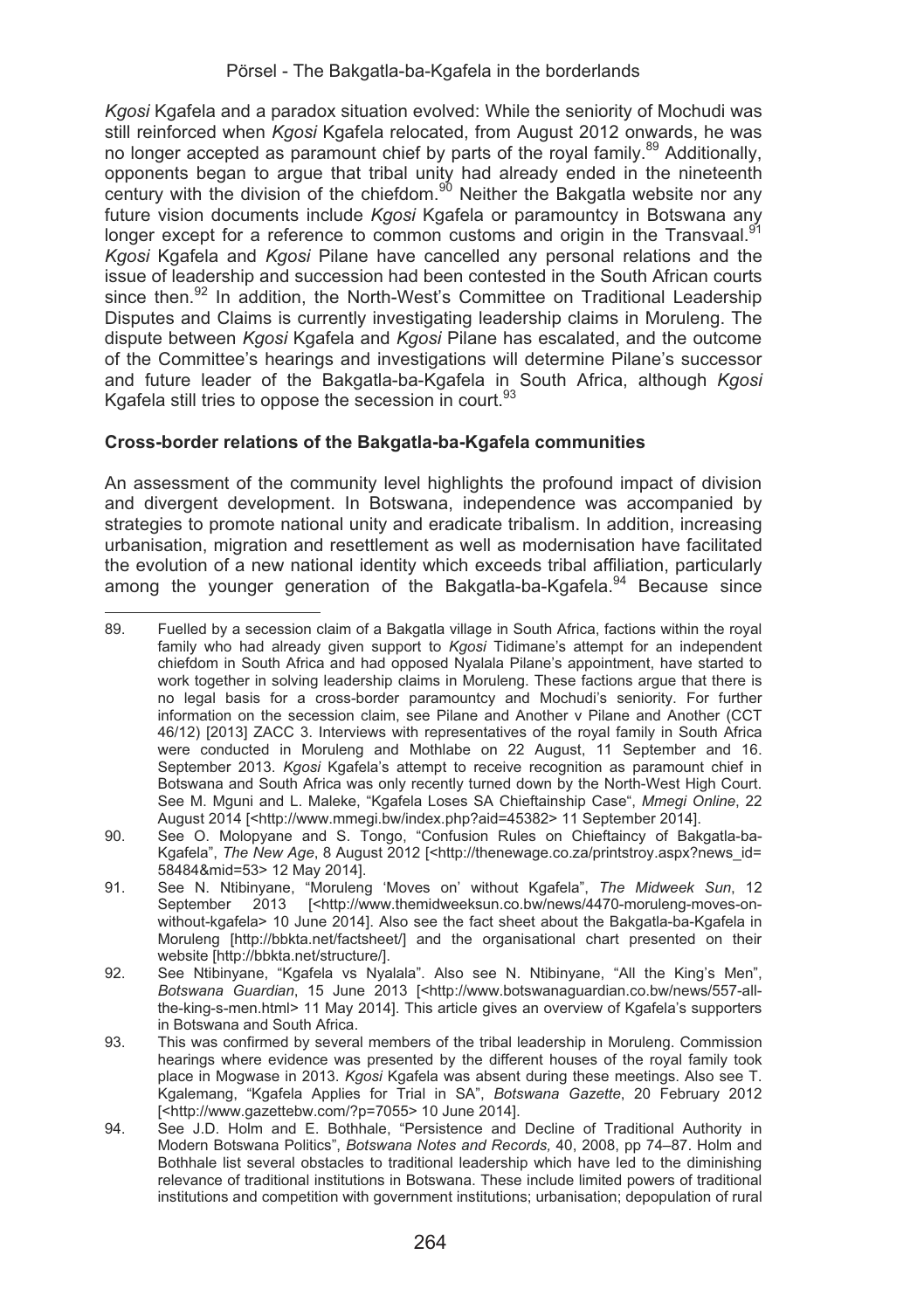separation in 1869 the tribal capital has always been Mochudi, members of the traditional community in Kgatleng have never experienced cross-border leadership. Relations with the Bakgatla in South Africa were mainly based on family ties.<sup>95</sup>

A similar tendency, although in a different context, can be observed in South Africa since 1994 with the emergence of a new feeling of national pride and unity. The sense of tradition and tribal belonging faded, giving way to a new identity as citizens of a democratic South Africa.<sup>96</sup> Several younger interviewees<sup>97</sup> in and around Moruleng stated that customs and traditions have become of minor importance. They are seen as being "old-fashioned" and incompatible with a modern, democratic environment. However, the rather traditional character of the Bakgatla-ba-Kgafela in Botswana still contrasts sharply with the development the Bakagatla-ba-Kgafela have experienced in South Africa. There, many traditions have been abandoned and local progress and development have been promoted instead. Traditional communities only share a few commonalities and events like the initiation schools have sometimes tended to emphasise alienation rather than cohesion in Moruleng. 98

The reactions to *Kgosi* Kgafela's re-location reveal some of the major obstacles to tribal unity. Several village inhabitants admit to being surprised and suspicious because they did not perceive Kgafela as their leader while he was in Botswana. Particularly since the time of diminishing cross-border relations under Tidimane, allegiance has for the most part been directed towards tribal leadership in Moruleng.<sup>99</sup> The financial support of the Bakgatla-ba-Kgafela in Mochudi has

- 97. The respondents were aged between 20 to 35 years.<br>98. Group discussion with several younger community m
- 98. Group discussion with several younger community members (male) conducted in Moruleng on 6 September 2009. This opinion was also expressed by other community members who haven't experienced the initiation schools revived by *Kgosi* Linchwe II. For these community members, the revival of old customs and traditions means a certain backwardness and incapability of addressing relevant issues and modernisation in South Africa. However, a different attitude was found among the older community members interviewed between August and September 2013 in the area around Moruleng. They emphasised the importance of education, traditional values and knowledge passed on during the ceremonies.
- 99. During the interviews conducted in August and September in the Bakgatla villages around Moruleng, the majority of the respondents – regardless of their age – have expressed ambiguities towards *Kgosi* Kgafela's new role in South Africa. His relocation was welcomed by those community members who were opposing Nyalala Pilane as Bakgatla chief and who were criticising potential misuse of tribal funds and neglect of certain Bakgatla villages. The following arguments were presented by interviewees rejecting *Kgosi* Kgafela's move to Moruleng: loyalty and support of *Kgosi* Nyalala Pilane; the way Kgafela II has tried to take over power in Moruleng without introducing and presenting himself as the new leader; the on-going criminal charges against *Kgosi* Kgafela in Botswana which he should have solved prior to his relocation; and the potential economic motives due to the wealth of the Bakgatla in South Africa.

<sup>&</sup>lt;u> La componenta de la componenta de la componenta de la componenta de la componenta de la componenta de la comp</u> villages; and influx of foreigners into tribal areas; labour migration and the absence of vital parts of the community; general lack of interest in village affairs; increasing identification and commitment to democracy.

<sup>95.</sup> Ethnographic interviews with community members were conducted in the Kgatleng district between June and September 2013.

<sup>96.</sup> Interviews conducted with representatives of the tribal administration in Moruleng on 22 August 2013 and 12 September 2013 have revealed the impact of this changing attitude. In addition to increasing mobility and labour migration due to the mining industry, the minor importance of belonging to a particular tribe in post-apartheid South Africa has also shaped the strategies and programmes of the tribal leadership. They are not solely appealing to the Bakgatla population but are directed towards a much broader audience at regional, national and even global level.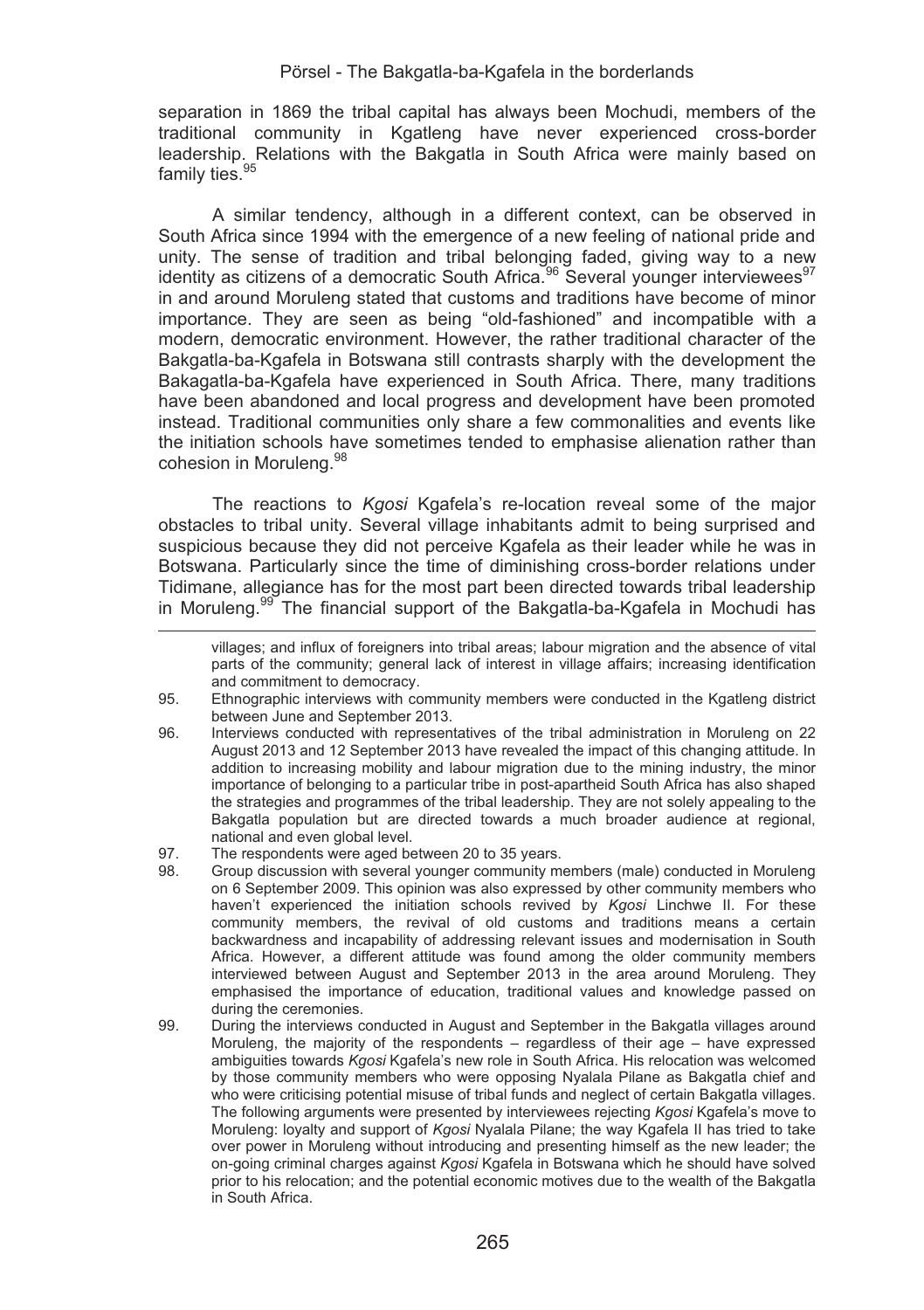also raised critical voices as a waste of resources which might instead have contributed to local development. Some informants strongly criticised *Kgosi*  Kgafela's grab for power which they felt was unseemly and resembled imposition. One important statement, stressed by other respondents, highlights the general problem of cross-border chiefdoms. They feel that a traditional leader who is not permanently resident in the chiefdom; who is citizen of another state; and who does not fall under the same constitution, is not entitled to rule over the Bakgatlaba-Kgafela in Moruleng.<sup>100</sup>

#### **Future perspectives of the Bakgatla-ba-Kgafela**

The Bakgatla-ba-Kgafela discussed in this paper exemplify the twofold challenges divided chiefdoms face in Southern Africa since colonialism and democratisation – the challenge of adapting to the changing political and legal environment within their respective countries and finding new approaches to uphold tribal cohesion. With the exception of the apartheid years, the leadership in Moruleng and Mochudi successfully pursued strategies to promote tribal unity. Over the years, however, the Bakgatla-ba-Kgafela experienced a clear power shift with Mochudi's declining superiority and disempowerment due to their limited role in the legal and institutional pluralism in Botswana and Moruleng's growing autonomy and economic potential. The previously existing mutual dependency was replaced by an individual and divergent development in each country.

A final conclusion on the future perspectives of the Bakgatla-ba-Kgafela in Botswana and South Africa cannot really be reached because the events in Mochudi and Moruleng are still pending. In comparison with the historical obstacles and challenges the chiefdom has experienced and managed to solve, the present situation indicates a severe decline and negative trend in tribal relations. The recent years under *Kgosi* Kgafela's rule proved to be the most challenging ones because they coincided with internal strife in Mochudi and Moruleng. His relocation and the leadership vacuum *Kgosi* Kgafela left behind in Mochudi fuelled the demise of Bakgatla cohesion.101 Meanwhile, the necessary steps have been taken at leadership level to finalise official separation and to establish an autonomous Bakgatla chiefdom in South Africa. Although the decision of the Committee on Traditional Leadership Disputes and Claims is still outstanding, it seems as if cohesion of the Bakgatla-ba-Kgafela has been eroded

<sup>&</sup>lt;u> Alexandria de la contexta de la contexta de la contexta de la contexta de la contexta de la contexta de la c</u> 100. Several interviewees would not share this rigid attitude and emphasised their loyalty to *Kgosi* Kgafela.

<sup>101.</sup> At the time of *Kgosi* Kgafela's relocation and afterwards, several members of the tribal leadership were suspended due to their involvement in the floggings and a second major court case. *Kgosi* Kgafela's deputy in Mochudi has been one of them and the government has denied extending his contract. In the meantime, factions of supporters and opponents of *Kgosi* Kgafela have also evolved in Botswana among the royal family. As a consequence of his de-recognition, relocation and the conflicts in Moruleng, *Kgosi* Kgafela is actually neither ruling in Botswana nor in South Africa. His financial independence from Botswana's government puts greater weight on his traditional birthright as leader of the Bakgatla and the loyalty of the traditional community. Nevertheless, his absence from Mochudi and the loss of financial support from Moruleng have seriously decreased *Kgosi*  Kgafela's influence. Additionally, contact between him and his deputy in Mochudi was reduced to a minimum and even ceased at one time. Particularly during the suspension of most of the tribal leadership, Kgafela II did not interfere nor was he available for advice or consultation. This has been confirmed in several interviews conducted with the tribal leadership in Mochudi and Moruleng between June and September 2013.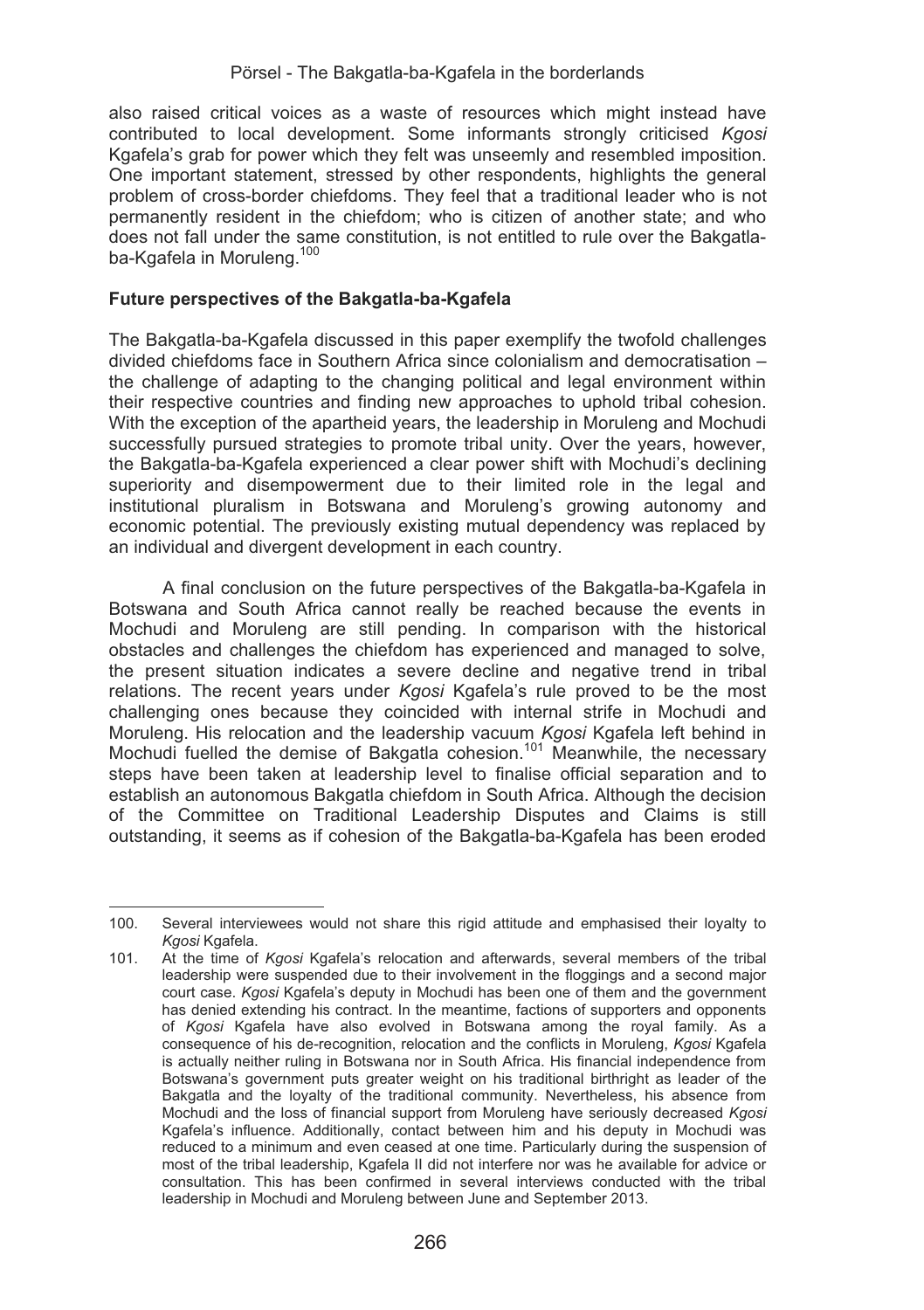beyond reconciliation.<sup>102</sup> The limited contribution at the community level will ensure a certain continuity of tribal cohesion, but not necessarily under one leadership. It looks as though the chiefdom is currently closing the circle of potential scenarios presented in the introductory section – following a path which has led them from unity to diversity and final separation.

### **Abstract**

The integration of traditional institutions in the aftermath of colonisation and apartheid in Southern Africa has not only affected governance and jurisdiction in individual countries but has also left a lasting imprint on traditional communities and institutions. Due to migration and changing colonial borders, the Tswana chiefdom of the Bakgatla-ba-Kgafela in Botswana and in South Africa have experienced different paths of development, and both parts of the tribal entity have had to adapt to various social environments, legal frameworks and institutional setups. The research analyses the consequences of the geographical division and separate development of the Bakgatla-ba-Kgafela. Internal dynamics like adaptation, modernisation and assumption of new traditions have interacted with external factors such as the impact of legal and institutional pluralism in Botswana and South Africa. The article discusses how the Bakgatla-ba-Kgafela have dealt with these obstacles and whether cohesion has been maintained by the traditional leadership and communities. After periods of close co-operation, cross-border rule and mutual support of the tribal leadership, they are currently facing serious threats to tribal unity.

**Keywords:** Traditional institutions; legal and institutional pluralism; Bakgatla-ba-Kgafela; cross-border relations.

# **Opsomming**

Die integrasie van tradisionele instellings in die nadraai van kolonialisering en apartheid in Suidelike Afrika het nie alleen staatsbestuur en regspraak in individuele lande geraak nie, maar het ook 'n blywende stempel op tradisionele gemeenskappe en instellings afgedruk. Weens migrasie en veranderende koloniale grense het die Tswana-kapteinskap van die Bakgatla-ba-Kgafela in Botswana en in Suid-Afrika verskillende ontwikkelingsbane meegemaak, en beide dele van die stam-entiteit moes by verskeie sosiale omgewings, regsraamwerke en institusionele opsette aanpas. Die navorsing ontleed die gevolge van die geografiese verdeling en afsonderlike ontwikkeling van die Bakgatla-ba-Kgafela. Interne dinamiek soos aanpassing, modernisering en die oorneem van nuwe tradisies het opt eksterne faktore soos die impak van regs- en institusionele pluralisme in Botswana en Suid-Afrika ingewerk. Die artikel bespreek hoe die Bakgatla-ba-Kgafela hierdie struikelblokke hanteer het en of kohesie deur die tradisionele leierskap en gemeenskappebewaar is Na tydperke van noue samewerking, oorgrens-regering en onderlinge ondersteuning van die stam-

<u> Alexandria de la contexta de la contexta de la contexta de la contexta de la contexta de la contexta de la c</u>

<sup>102.</sup> A reconciliation between the tribal leadership in Botswana and South Africa might only occur if the Commission or the High Court decide in favour of *Kgosi* Kgafela II. An interview conducted with a member of the royal council in Moruleng on 22 August 2013 as well as the arguments presented in the North-West High Court emphasise the seriousness of Moruleng's secession plans. See N. Ntibinyane, "Is Kgafela Kgosi Kgolo in SA?", *Botswana Guardian*, 7 July 2014 [<http://www.botswanaguardian.co.bw/news/941-is-kgafela-kgosikgolo-in-sa.html> 11 September 2014].